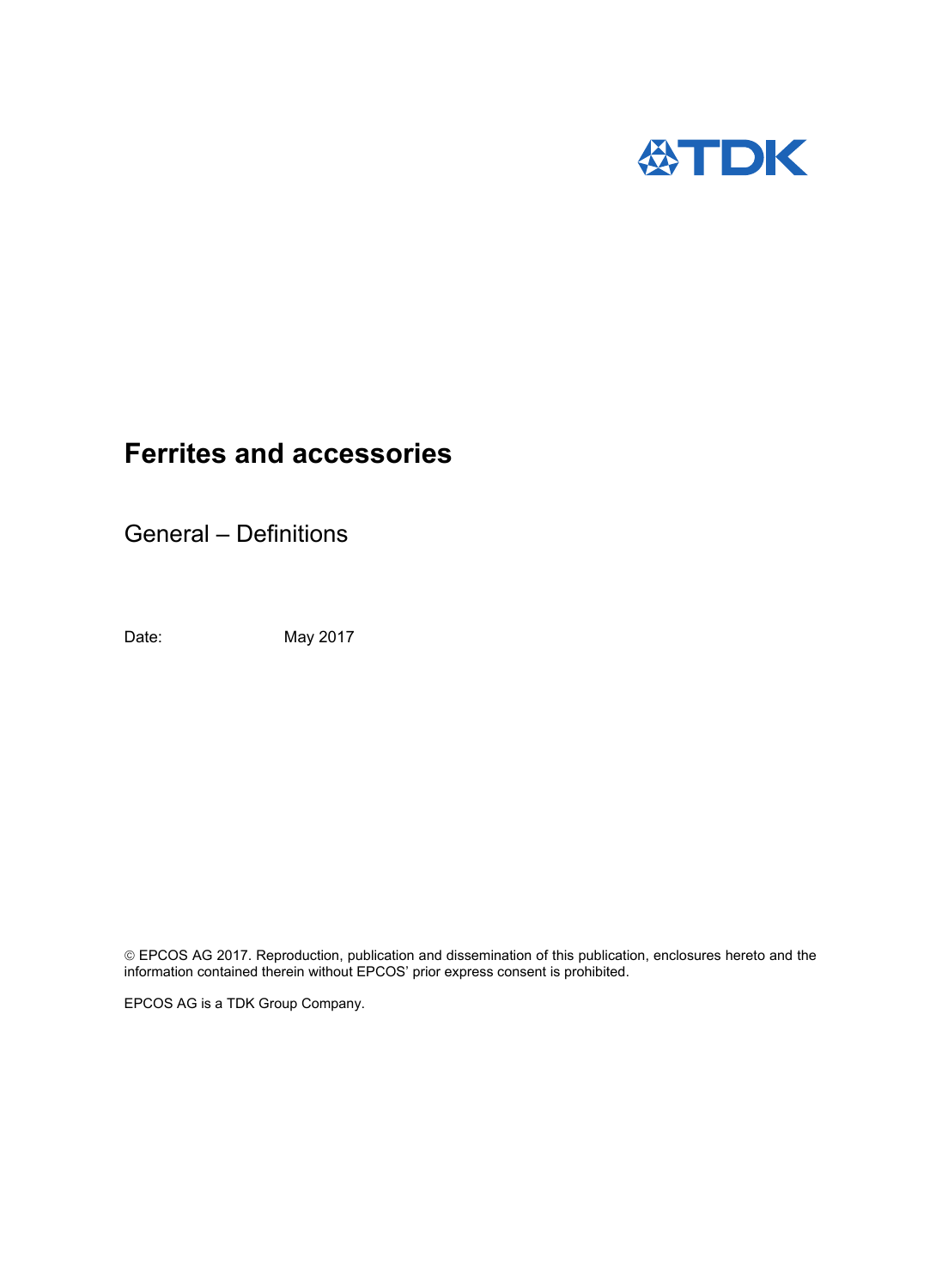

### **Definitions**

#### **1 Hysteresis**

The special feature of ferromagnetic and ferrimagnetic materials is that spontaneous magnetization sets in below a material-specific temperature (Curie point). The elementary atomic magnets are then aligned in parallel within macroscopic regions. These so-called Weiss' domains are normally oriented so that no magnetic effect is perceptible. But it is different when a ferromagnetic body is placed in a magnetic field and the flux density B as a function of the magnetic field strength H is measured with the aid of a test coil. Proceeding from  $H = 0$  and  $B = 0$ , the so-called initial magnetization curve is first obtained. At low levels of field strength, those domains that are favorably oriented to the magnetic field grow at the expense of those that are not. This produces what are called wall displacements. At higher field strength, whole domains overturn magnetically – this is the steepest part of the curve – and finally the magnetic moments are moved out of the preferred states given by the crystal lattice into the direction of the field until saturation is obtained, i.e. until all elementary magnets in the material are in the direction of the field. If H is now reduced again, the B curve is completely different. The relationship shown in the hysteresis loop (figure 1) is obtained.

# **1.1 Hysteresis loop**



Please read *Cautions and warnings* and *Important notes* at the end of this document.

**2** 5/17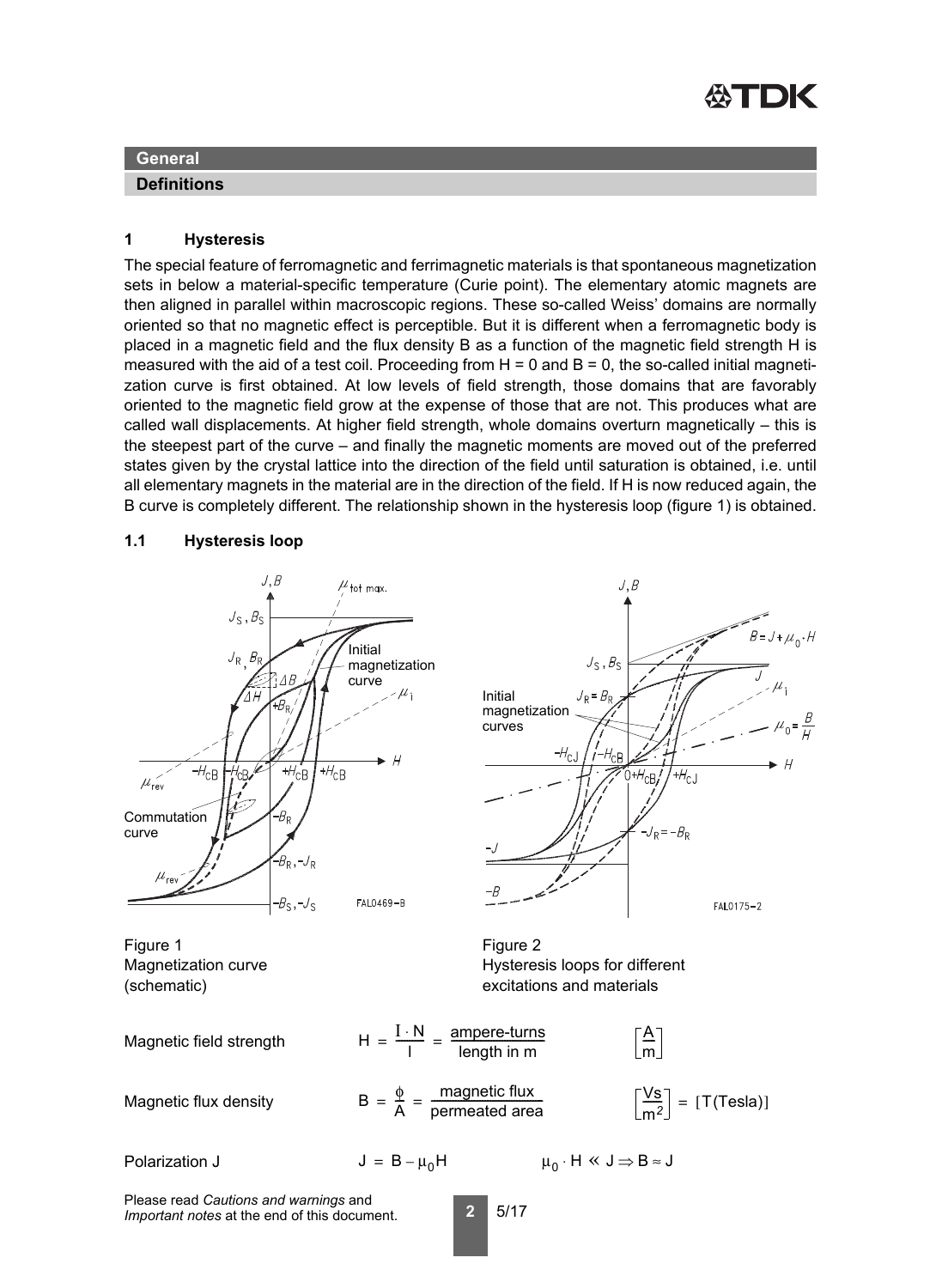

# **Definitions**

General relationship between B and H:

 $B = \mu_0 \cdot \mu_r(H) \cdot H$   $\mu_0$  Magnetic field constant  $\mu_\mathrm{0}$   $\,$  1.257  $\cdot$  10 $^{-6}$ Vs<br>Am  $\mu_r$  Relative permeability

In a vacuum,  $\mu_r$  = 1; in ferromagnetic or ferrimagnetic materials the relation B(H) becomes nonlinear and the slope of the hysteresis loop  $\mu_r$   $\gg$  1.

# **1.2 Basic parameters of the hysteresis loop**

#### **1.2.1 Initial magnetization curve**

The initial magnetization curve describes the relationship B =  $\mu_r \mu_0$  H for the first magnetization following a complete demagnetization. By joining the end points of all "sub-loops", from H = 0 to H =  $H_{\text{max}}$ , (as shown in figure 1), we obtain the so-called commutation curve (also termed normal or mean magnetization curve), which, for magnetically soft ferrite materials, coincides with the initial magnetization curve.

# **1.2.2 Saturation magnetization Bs**

The saturation magnetization  $B<sub>S</sub>$  is defined as the maximum flux density attainable in a material (i.e. for a very high field strength) at a given temperature; above this value  $B_{\rm S}$ , it is not possible to further increase B(H) by further increasing H.

Technically,  $B<sub>S</sub>$  is defined as the flux density at a field strength of H = 1200 A/m. As is confirmed in the actual magnetization curves in the chapter on "Materials", the B(H) characteristic above 1200 A/m remains roughly constant (applies to all ferrites with high initial permeability, i.e. where  $μ ≥ 1000$ ).

# **1.2.3** Remanent flux density B<sub>R</sub>(H)

The remanent flux density (residual magnetization density) is a measure of the degree of residual magnetization in the ferrite after traversing a hysteresis loop. If the magnetic field H is subsequently reduced to zero, the ferrite still has a material-specific flux density  $B_R \neq 0$  (see figure 1: intersection with the ordinate  $H = 0$ ).

# **1.2.4 Coercive field strength H<sub>C</sub>**

The flux density B can be reduced to zero again by applying a specific opposing field  $-H<sub>C</sub>$ (see figure 1: intersection with the abscissa  $B = 0$ ).

The demagnetized state can be restored at any time by:

- a) traversing the hysteresis loop at a high frequency and simultaneously reducing the field strength H to  $H = 0$ .
- b) by exceeding the Curie temperature  $T_{C}$ .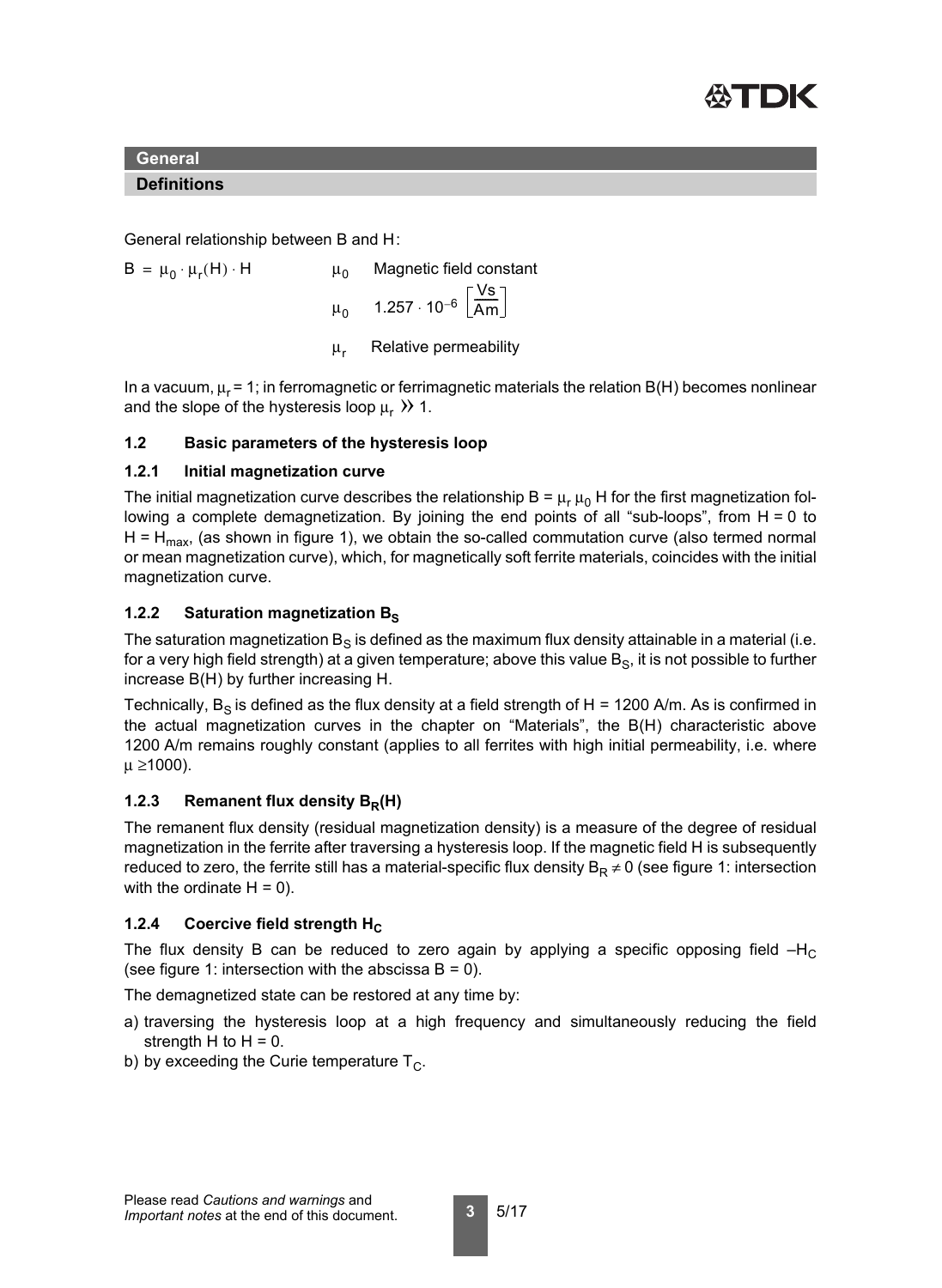

#### **Definitions**

# **2 Permeability**

Different relative permeabilities  $\mu$  are defined on the basis of the hysteresis loop for the various electromagnetic applications.

#### **2.1 Initial permeability** μ**<sup>i</sup>**

$$
\mu_i = \frac{1}{\mu_0} \cdot \frac{\Delta B}{\Delta H} \tag{ \Delta H \rightarrow 0}
$$

The initial permeability  $\mu_{\mathsf{i}}$  defines the relative permeability at very low excitation levels and constitutes the most important means of comparison for soft magnetic materials. According to IEC 60401-3,  $\mu_i$  is defined using closed magnetic circuits (e.g. a closed ring-shaped cylindrical coil) for  $f \le 10$  kHz,  $B < 0.25$  mT,  $T = 25$  °C.

# **2.2** Effective permeability μ<sub>e</sub>

Most core shapes in use today do not have closed magnetic paths (only ring, double E or doubleaperture cores have closed magnetic circuits), rather the circuit consists of regions where  $\mu_i \neq 1$ (ferrite material) and  $\mu_{\mathsf{i}}$  = 1 (air gap). Figure 3 shows the shape of the hysteresis loop of a circuit of this type.

In practice, an effective permeability  $\mu_e$  is defined for cores with air gaps.

| $\sum_{\ell}$<br>$\mu_e = \frac{1}{\mu_0 N^2} \sum \frac{1}{A}$ |
|-----------------------------------------------------------------|
|-----------------------------------------------------------------|

 $\sum_{\mathbf{A}} \frac{\mathbf{I}}{\mathbf{A}}$  Form factor

- L Inductance
- N Number of turns

It should be noted, for example, that the loss factor tan  $\delta$  and the temperature coefficient for gapped cores reduce in the ratio  $\mu_{\rm e}/\mu_{\rm i}$  compared to ungapped cores.



Figure 3 Comparison of hysteresis loops for a core with and without an air gap

$$
\blacksquare 5/17
$$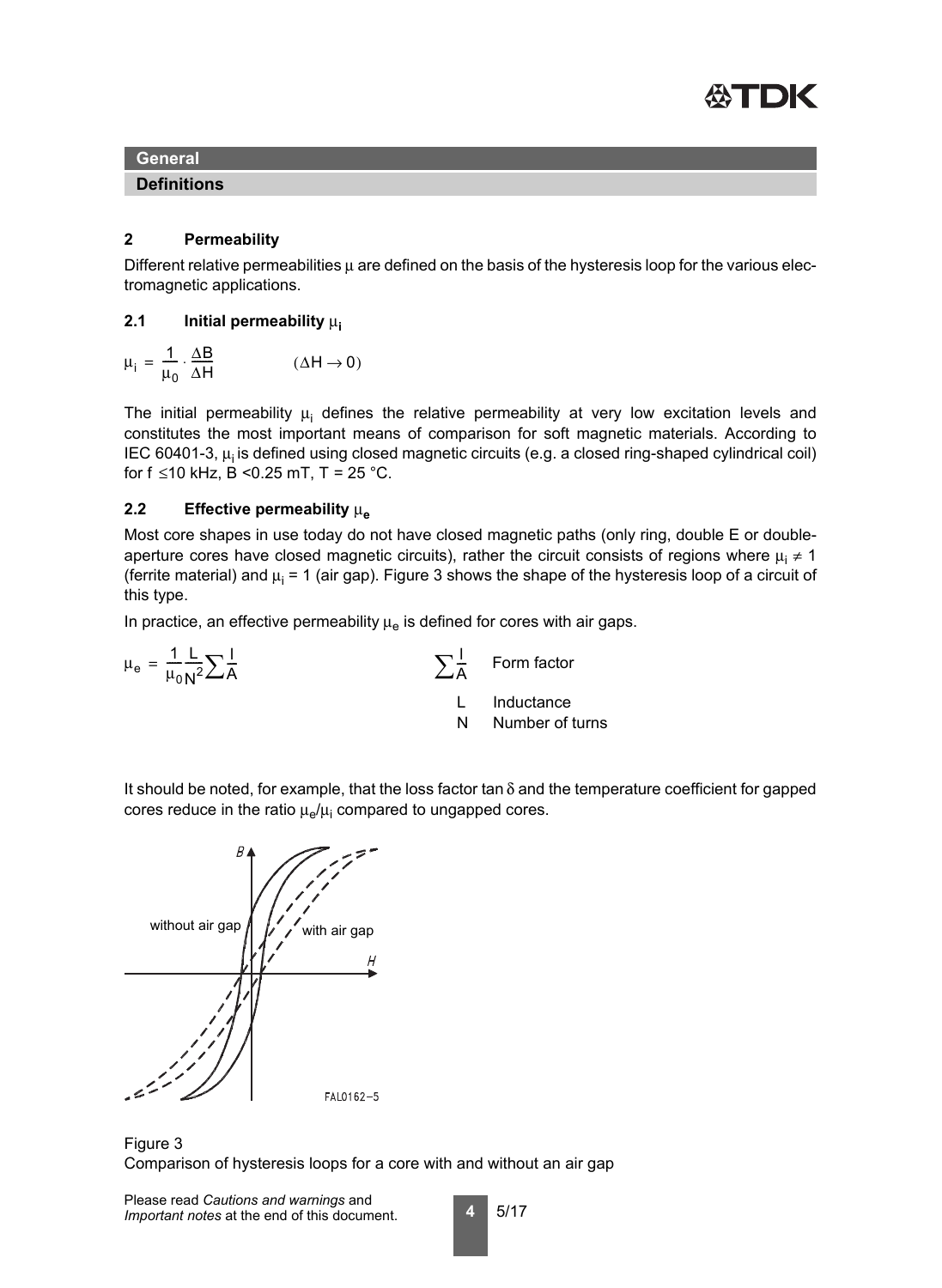

#### **Definitions**

The following approximation applies for an air gap s  $\kappa$   $I_{e}$ :

$$
\mu_e = \frac{\mu_i}{1 + \frac{s}{l_e} \cdot \mu_i}
$$

s Width of air gap

 $I_{\rm e}$ Effective magnetic path length

For more precise calculation methods, see for example E.C. Snelling, "Soft ferrites", 2nd edition.

# **2.3** Apparent permeability μ<sub>app</sub>

 $\mu_{\rm app} = \frac{\mathsf{L}}{\mathsf{L}}$  $L_0$  $=\frac{L}{L_0}=\frac{\text{inductance with core}}{\text{inductance without core}}$ 

The definition of  $\mu_{app}$  is particularly important for specification of the permeability for coils with tubular, cylindrical and threaded cores, since an unambiguous relationship between initial permeability  $\mu_{\mathsf{i}}$  and effective permeability  $\mu_{\mathsf{e}}$  is not possible on account of the high leakage inductances. The design of the winding and the spatial correlation between coil and core have a considerable influence on  $\mu_{\text{app}}$ . A precise specification of  $\mu_{\text{app}}$  requires a precise specification of the measuring coil arrangement.

# **2.4 Complex permeability** μ

To enable a better comparison of ferrite materials and their frequency characteristics at very low field strengths (in order to take into consideration the phase displacement between voltage and current), it is useful to introduce  $\mu$  as a complex operator, i.e. a complex permeability  $\overline{\mu}$ , according to the following relationship:

$$
\overline{\mu} = \mu_s' - j \cdot \mu_s''
$$

where, in terms of a series equivalent circuit, (see figure 5)

 $\mu_{\rm s}$ ' is the relative real (inductance) component of  $\mu$ 

and  $\mu_s$ " is the relative imaginary (loss) component of  $\overline{\mu}$ .

Using the complex permeability  $\overline{\mu}$ , the (complex) impedance of the coil can be calculated:

 $\overline{Z}$  = j ω  $\overline{\mu}$  L<sub>0</sub>

where L<sub>0</sub> represents the inductance of a core of permeability  $\mu_r = 1$ , but with unchanged flux distribution.

(cf. also section 4.1: information on tan  $\delta$ )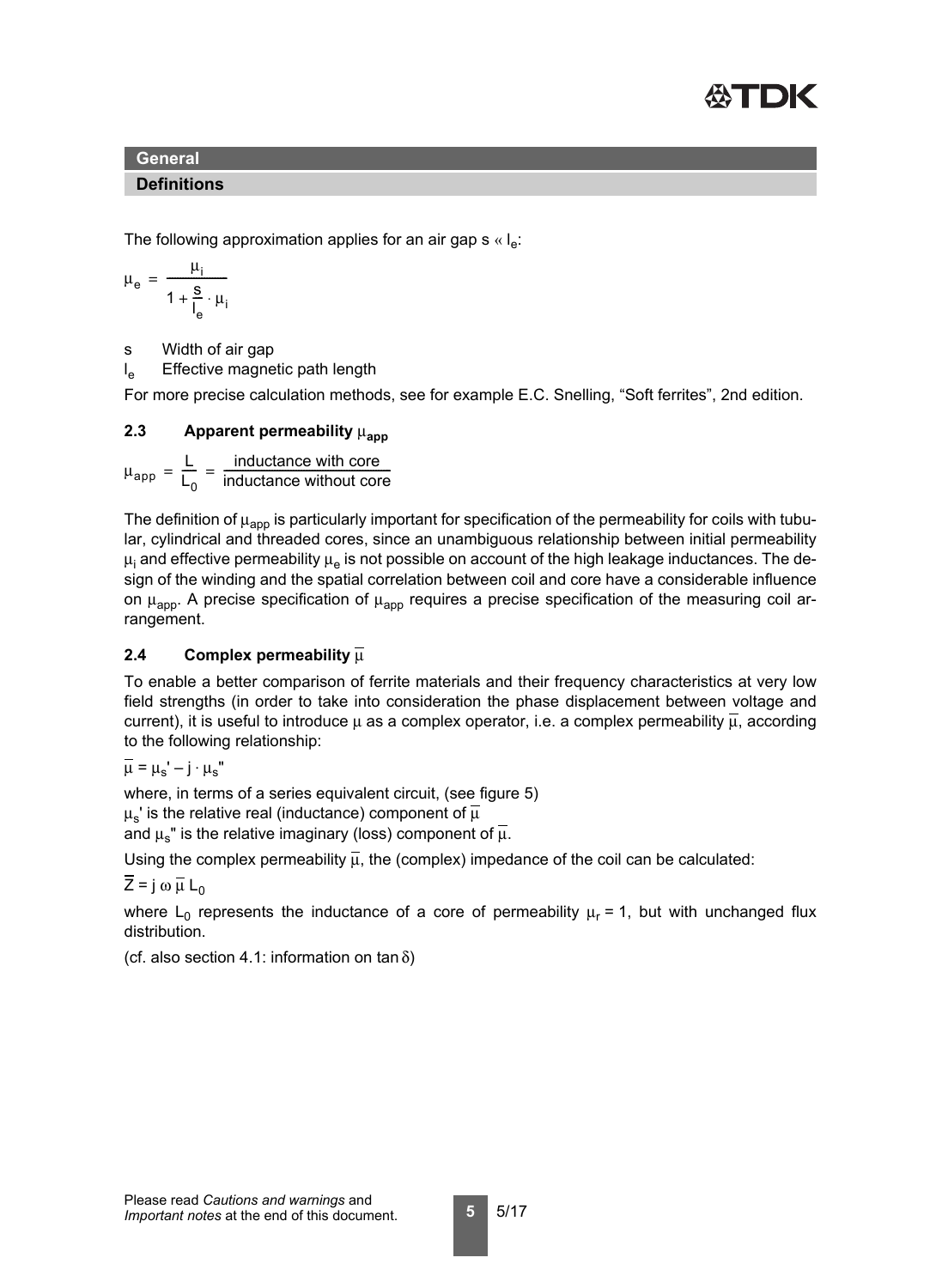





# Figure 4 Complex permeability versus frequency

(measured on R10 toroids, N48 material, measuring flux density  $\hat{B} \le 0.25$  mT)

Figure 4 shows the characteristic shape of the curves of  $\mu_s$ ' and  $\mu_s$ " as functions of the frequency, using N48 material as an example. The real component  $\mu_s$ ' is constant at low frequencies, attains a maximum at higher frequencies and then drops in approximately inverse proportion to f. At the same time, μ" rises steeply from a very small value at low frequencies to attain a distinct maximum and, past this, also drops as the frequency is further increased.

The region in which  $\mu'$  decreases sharply and where the  $\mu''$  maximum occurs is termed the cut-off frequency f<sub>cutoff</sub>. This is inversely proportional to the initial permeability of the material (Snoek's law).

# **2.5 Reversible permeability** μ**rev**

 $\mu_{rev} = \frac{1}{\mu}$  $\mu_0$  $=\frac{1}{\mu_0} \cdot \lim_{\Delta H \to 0} \left(\frac{\Delta B}{\Delta H}\right)$ 

(Permeability with superimposed DC field  $H_{DC}$ )

In order to measure the reversible permeability  $\mu_{rev}$ , a small measuring alternating field is superimposed on a DC field. In this case  $\mu_{rev}$  is heavily dependent on  $H_{DC}$ , the core geometry and the temperature.

Important application areas for DC field-superimposed, i.e. magnetically biased coils are broadband transformer systems (feeding currents with signal superimposition) and power engineering (shifting the operating point) and the area known as "nonlinear chokes" (cf. chapter on RM cores). For the magnetic bias curves as a function of the excitation  $H_{DC}$  see the chapter on "SIFERRIT materials".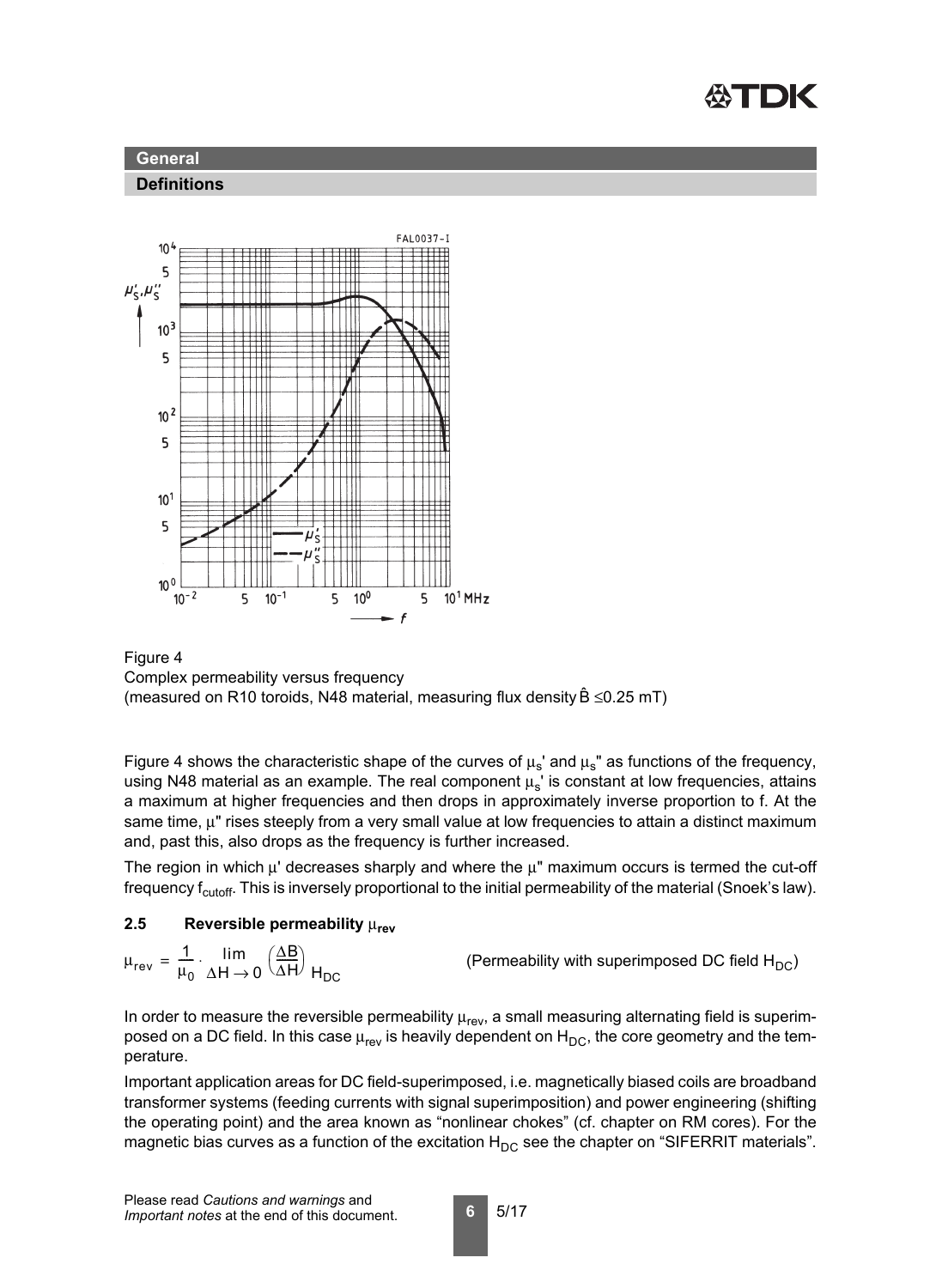

#### **Definitions**

# **2.6** Amplitude permeability  $\mu_a$ , A<sub>L1</sub> value

$$
\mu_a = \frac{\hat{B}}{\mu_0 \hat{H}}
$$

(Permeability at high excitation)

- Peak value of flux density B
- Peak value of field strength  $\hat{H}$

For frequencies well below cut-off frequency,  $\mu_a$  is not frequency-dependent but there is a strong dependence on temperature. The amplitude permeability is an important definition quantity for power ferrites. It is defined for specific core types by means of an  $A_{L1}$  value for f ≤10 kHz, B = 320 mT (or 200 mT),  $T = 100 °C$ .

$$
A_{L1} = \frac{\mu_0 \cdot \mu_a}{\sum \frac{l}{A}}
$$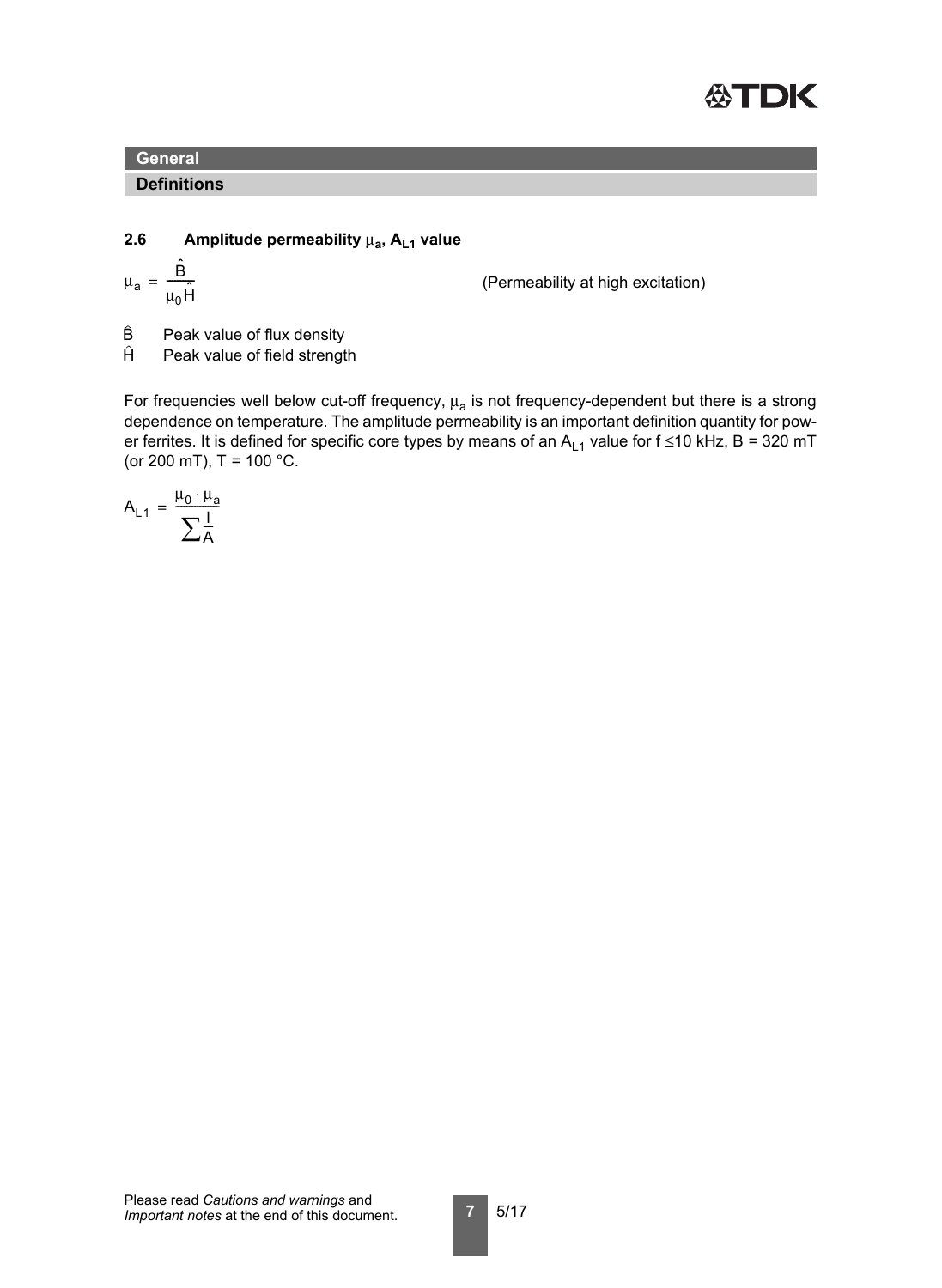

#### **Definitions**

# **3 Magnetic core shape characteristics**

Permeabilities and also other magnetic parameters are generally defined as material-specific quantities. For a particular core shape, however, the magnetic data are influenced to a significant extent by the geometry. Thus, the inductance of a slim-line ring core coil is defined as:

$$
L = \mu_r \cdot \mu_0 \cdot N^2 \cdot \frac{A}{l}
$$

Due to their geometry, soft magnetic ferrite cores in the field of such a coil change the flux parameters in such a way that it is necessary to specify a series of effective core shape parameters in each data sheet. The following are defined:

 $I_{\rm e}$ Effective magnetic length A<sub>e</sub> Effective magnetic cross section A<sub>min</sub> Min. magnetic cross section of the core (required to calculate the max. flux density)  $V_e = A_e \cdot I_e$  Effective magnetic volume

With the aid of these parameters, the calculation for ferrite cores with complicated shapes can be reduced to the considerably more simple problem of an imaginary ring core with the same magnetic properties. The basis for this is provided by the methods of calculation according to IEC 60205, which allow to calculate the effective core shape parameters of different core shapes.

# **3.1 Form factor**

$$
\sum \frac{I}{A} = \frac{I_e}{A_e}
$$

The inductance L can then be calculated as follows:

$$
L = \frac{\mu_e \cdot \mu_0 \cdot N^2}{\sum_{A} \frac{1}{A}}
$$

where  $\mu_{\rm e}$  denotes the effective permeability or another permeability  $\mu_{\rm rev}$  or  $\mu_{\rm a}$  (or  $\mu_{\rm i}$  for cores with a closed magnetic path) adapted for the B/H range in question.

# **3.2** Inductance factor, A<sub>1</sub> value

$$
A_L = \frac{L}{N^2} = \frac{\mu_e \cdot \mu_0}{\sum \frac{I}{A}}
$$

 $A<sub>l</sub>$  is the inductance referred to number of turns = 1. Therefore, for a defined number of turns N:

 $L = A_1 \cdot N^2$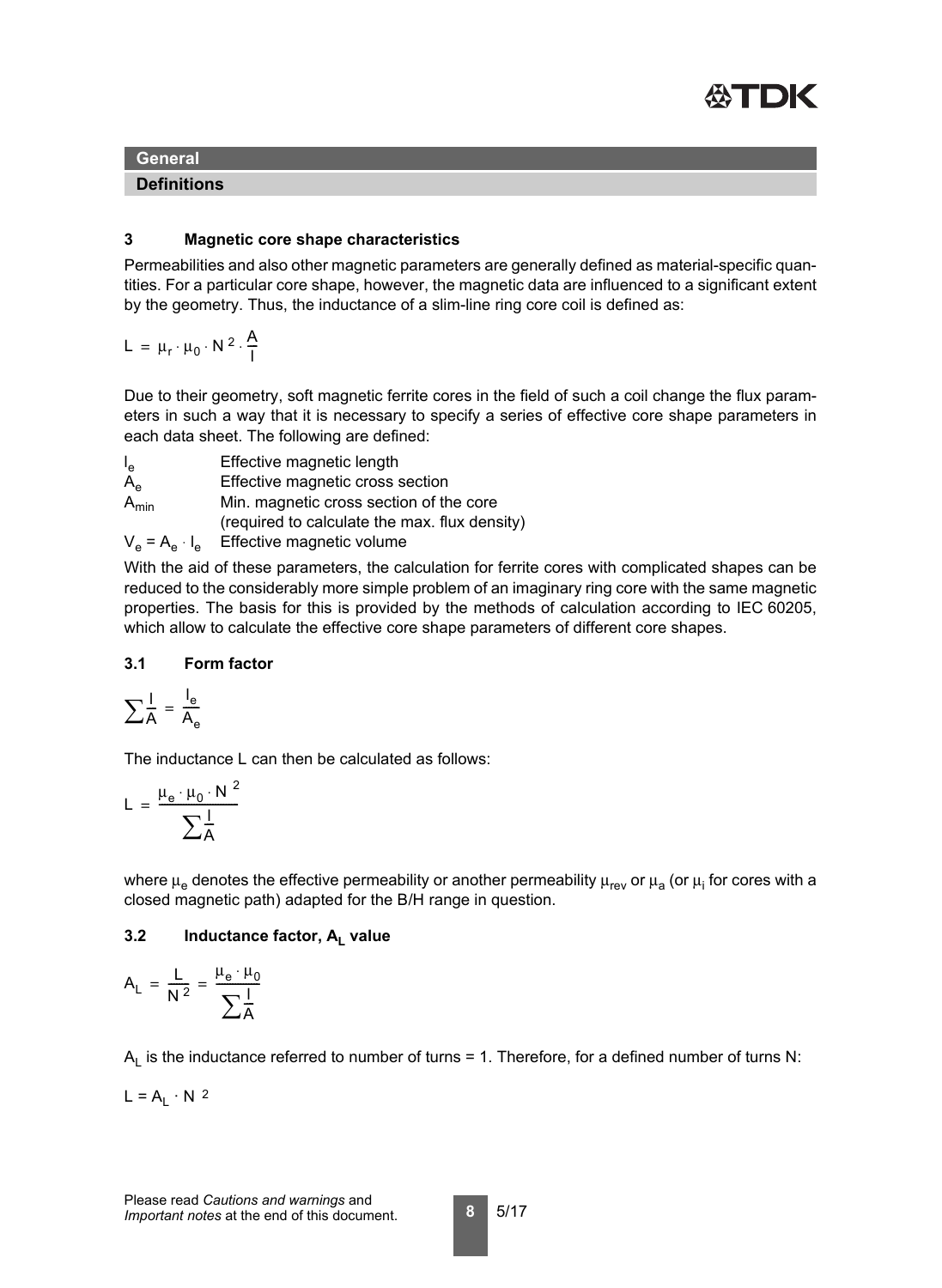

#### **Definitions**

# **3.3 Tolerance code letters**

The tolerances of the  $A_L$  are coded by the letters in the third block of the ordering code in conformity with IEC 62358.

| Code letter  | Tolerance of A <sub>l</sub> value | Code letter | Tolerance of $A1$ value |
|--------------|-----------------------------------|-------------|-------------------------|
| A            | $\pm 3\%$                         |             | ±15%                    |
| B            | ±4%                               | M           | ±20%                    |
| $\mathsf{C}$ | $\pm 6\%$                         | Q           | $+30/-10%$              |
| D            | $\pm 8\%$                         | R           | $+30/-20%$              |
| E            | ±7%                               | U           | $+80/-0%$               |
| H            | ±12%                              | X           | filling letter          |
| J            | ±5%                               | v           | $+40/-30%$              |
| K            | ±10%                              |             |                         |

The tolerance values available are given in the individual data sheets.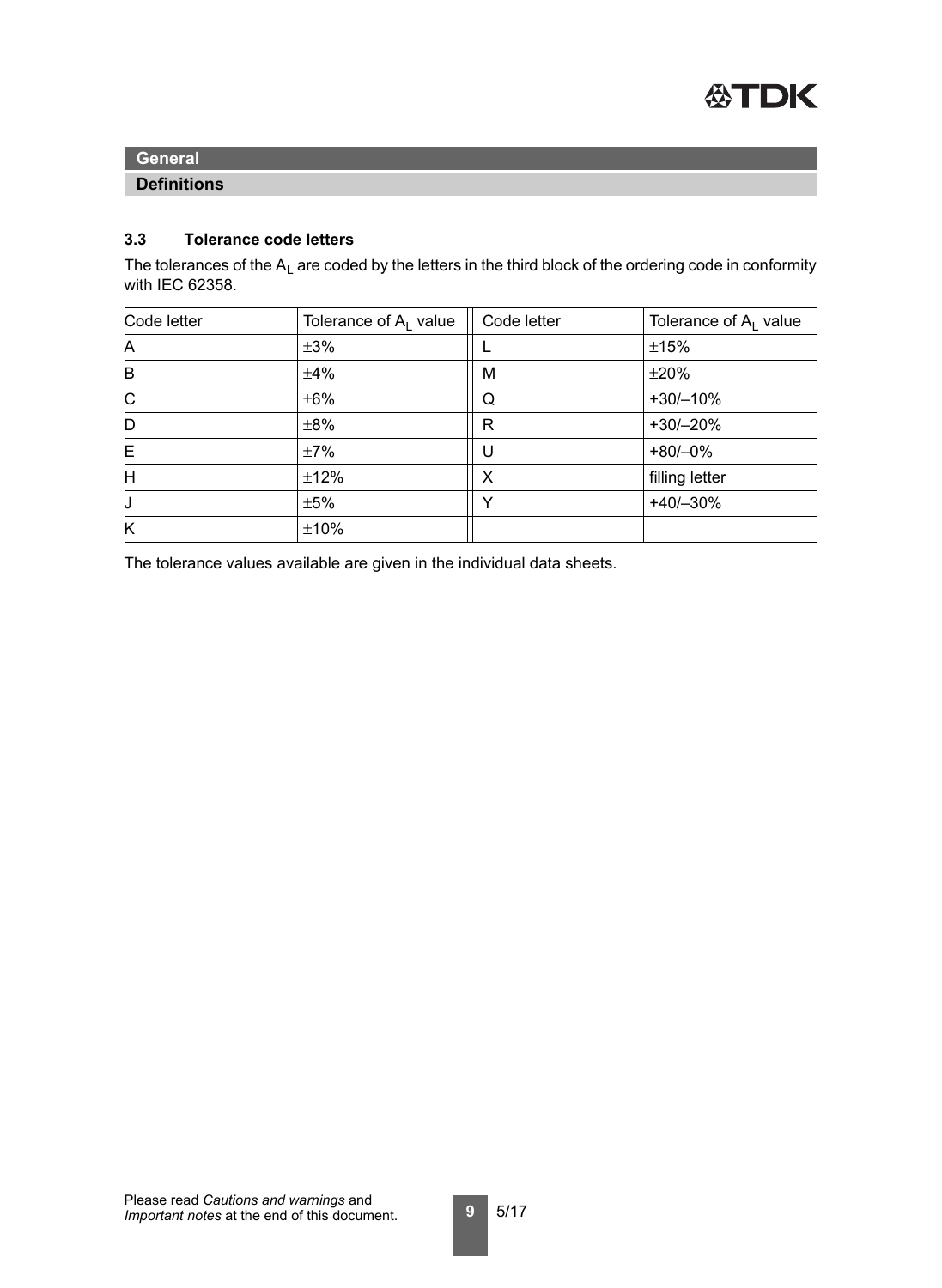

**Definitions**

#### **4 Definition quantities in the small-signal range**

#### **4.1 Loss factor tan** δ

Losses in the small-signal range are specified by the loss factor tan δ.

Based on the impedance  $\overline{Z}$  (cf. also section 2.4), the loss factor of the core in conjunction with the complex permeability  $\overline{\mu}$  is defined as

 $\tan \delta_{\rm s} = \frac{\mu_{\rm s}^{\text{''}}}{\mu_{\rm s}^{\text{'}}}= \frac{\mathsf{R}_{\rm s}}{\omega \mathsf{L}_{\rm s}}$  and  $\tan \delta_{\rm p} = \frac{\mu_{\rm p}^{\text{''}}}{\mu_{\rm p}^{\text{'}}}$ and  $\tan \delta_p = \frac{\mu_p''}{\mu_p'} = \frac{\omega \cdot L_p}{R_p}$ 

where  $R_s$  and  $R_p$  denote the series and parallel resistance and  $L_s$  and  $L_p$  the series and parallel inductance respectively.





Figure 5 Lossless series inductance  $L_s$  with loss resistance  $R_s$  resulting from the core losses.

Figure 6 Lossless parallel inductance  $L_p$  with loss resistance  $R_p$  resulting from the core losses.

From the relationships between series and parallel circuits we obtain:

$$
\mu_{p}^{\prime} = \mu_{s}^{\prime} \cdot (1 + (\tan \delta)^{2})
$$

$$
\mu_{p}^{\prime\prime} = \mu_{s}^{\prime\prime} \cdot \left(1 + \left(\frac{1}{\tan \delta}\right)^{2}\right)
$$

#### **4.2 Relative loss factor tan** δ**/**μ**<sup>i</sup>**

In gapped cores the material loss factor tan  $\delta$  is reduced by the factor  $\mu_{\rm e}/\mu_{\rm i}$ . This results in the relative loss factor tan  $\delta_{\rm e}$  (cf. also section 2.2):

$$
\tan\delta_e\,=\,\frac{\tan\delta}{\mu_i}\cdot\mu_e
$$

The table of material properties lists the relative loss factor tan $\delta/\mu_{\mathsf{i}}.$  This is determined to IEC 60401-3 at B = 0.25 mT, T = 25 °C.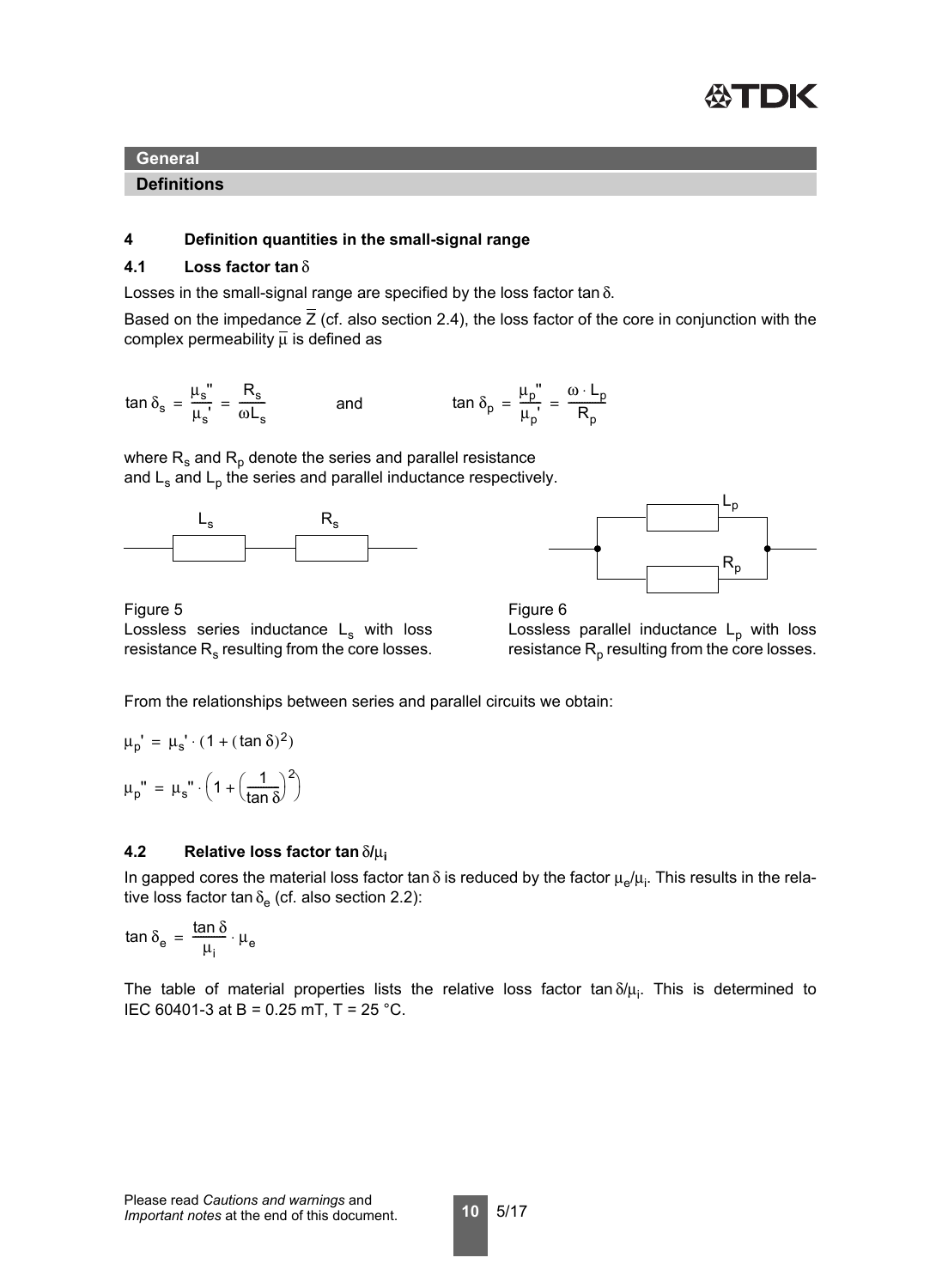

**Definitions**

# **4.3 Quality factor Q**

The ratio of reactance to total resistance of an induction coil is known as the quality factor Q.

$$
Q = \frac{\omega L}{R_L} = \frac{\text{reactance}}{\text{total resistance}}
$$

The total quality factor Q is the reciprocal of the total loss factor tan  $\delta$  of the coil; it is dependent on the frequency, inductance, temperature, winding wire and permeability of the core.

# **4.4** Hysteresis loss resistance R<sub>h</sub> and hysteresis material constant  $η_B$

In transformers, in particular, the user cannot always be content with very low saturation. The user requires details of the losses which occur at higher saturation, e.g. where the hysteresis loop begins to open.

Since this hysteresis loss resistance  $R_h$  can rise sharply in different flux density ranges and at different frequencies, it is measured to IEC 60401-3 for  $\mu_{\mathsf{i}}$  values greater than 500 at B $_{\mathsf{1}}$  = 1.5 and  $B_2 = 3$  mT ( $\Delta B = 1.5$  mT), a frequency of 10 kHz and a temperature of 25 °C (for  $\mu_i$  < 500: f = 100 kHz, B<sub>1</sub> = 0.3 mT, B<sub>2</sub> = 1.2 mT). The hysteresis loss factor tan  $\delta_h$  can then be calculated from this.

tan  $\delta_{\sf h}$  $\mathsf{R}_\mathsf{h}$  $=\frac{\Delta_{0}}{\omega L} = \tan \delta(B_2) - \tan \delta(B_1)$ 

For the hysteresis material constant  $\eta_B$  we obtain:

$$
\eta_B = \frac{\tan \delta_h}{\mu_e \cdot \Delta \hat{B}}
$$

The hysteresis material constant,  $\eta_B$ , characterizes the material-specific hysteresis losses and is a quantity independent of the air gap in a magnetic circuit.

The hysteresis loss factor of an inductor can be reduced, at a constant flux density, by means of an (additional) air gap

$$
\text{tan}\,\delta_h\,=\,\eta_B\cdot\Delta\hat{B}\cdot\mu_e
$$

For further details on the measurement techniques see IEC 62044-2.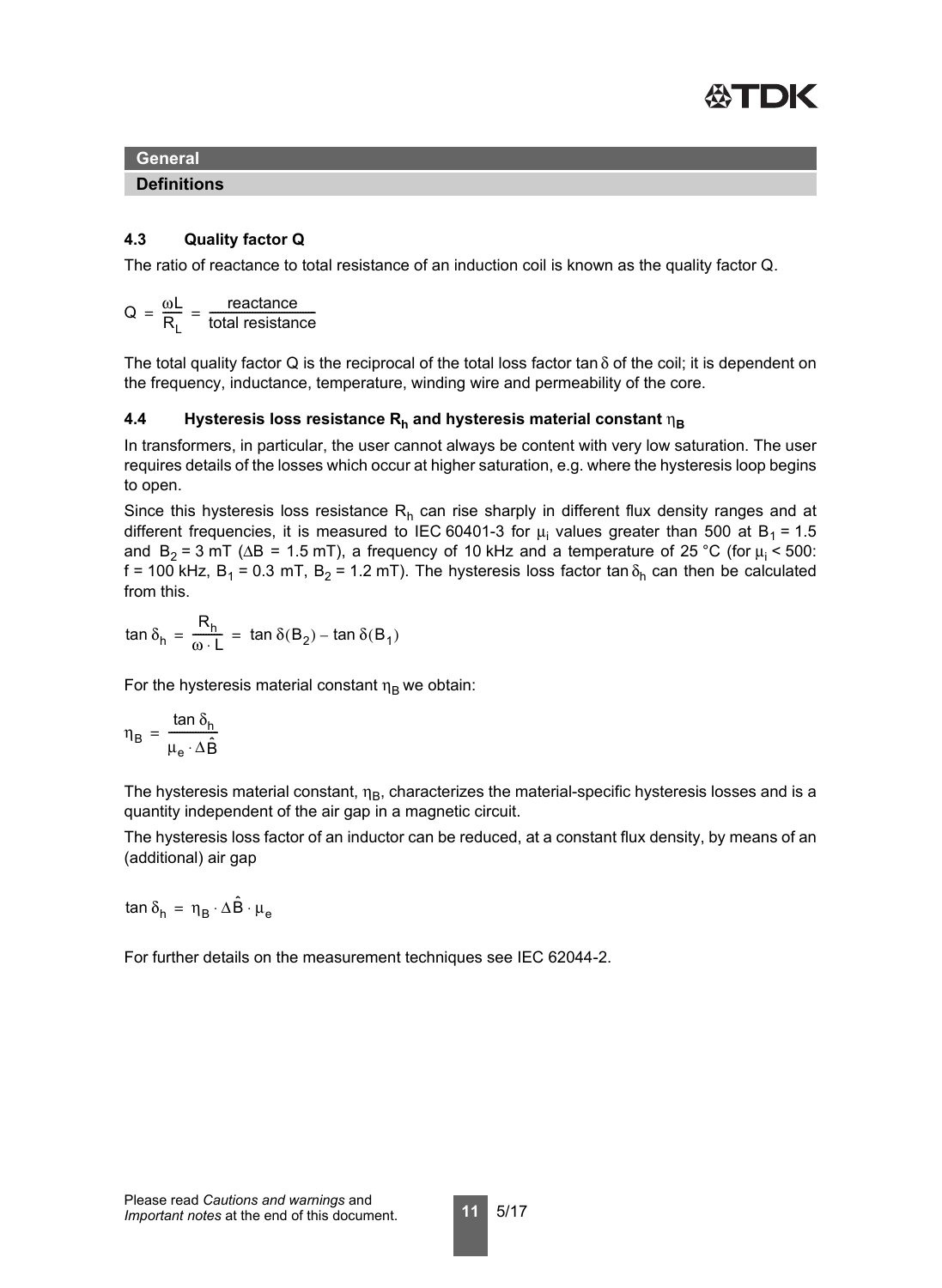

# **Definitions**

# **5 Definition quantities in the high-excitation range**

While in the small-signal range (H  $\leq$  H<sub>c</sub>), i.e. in filter and broadband applications, the hysteresis loop is generally traversed only in lancet form (figure 2), for power applications the hysteresis loop is driven partly into saturation. The defining quantities are then

 $\mu_{rev}$  = reversible permeability in the case of superimposition with a DC signal

(operating point for power transformers)

 $\mu$ <sub>a</sub> = amplitude permeability and

 $P_V$  = core losses.

# 5.1 Core losses P<sub>V</sub>

The losses of a ferrite core or core set  $P_V$  is proportional to the area of the hysteresis loop in question. It can be divided into three components:

$$
P_V = P_{V, \text{ hysteresis}} + P_{V, \text{ eddycurrent}} + P_{V, \text{ residual}}
$$

Owing to the high specific resistance of ferrite materials, the eddy current losses in the frequency range common today (1 kHz to 2 MHz) may be practically disregarded except in the case of core shapes having a large cross-sectional area.

The power loss  $P_V$  is a function of the temperature T, the frequency f, the flux density B and is of course dependent on ferrite material and core shape.

The temperature dependence can generally be approximated by means of a third-order polynomial, while

$$
P_V(f) \sim f^{(1+x)} \qquad \qquad 0 \leq x \leq 1
$$

applies for the frequency dependence and

$$
P_V(B) \sim B^{(2+y)} \hspace{2.6cm} 0 \leq y \leq 1
$$

for the flux density dependence. The coefficients x and y are dependent on core shape and material, and there is a mutual dependence between the coefficients of the definition quantity (e.g. T) and the relevant parameter set (e.g. f, B).

In the case of cores which are suitable for power applications, the total core losses  $P_V$  are given explicitly for a specific frequency f, flux density B and temperature T in the relevant data sheets.

When determining the total power loss for an inductive component, the winding losses must also be taken into consideration in addition to the core-specific losses.

$$
P_{V, \text{ tot}} = P_{V, \text{ core}} + P_{V, \text{ winding}}
$$

where, in addition to insulation conditions in the given frequency range, skin effect and proximity effect must also be taken into consideration for the winding.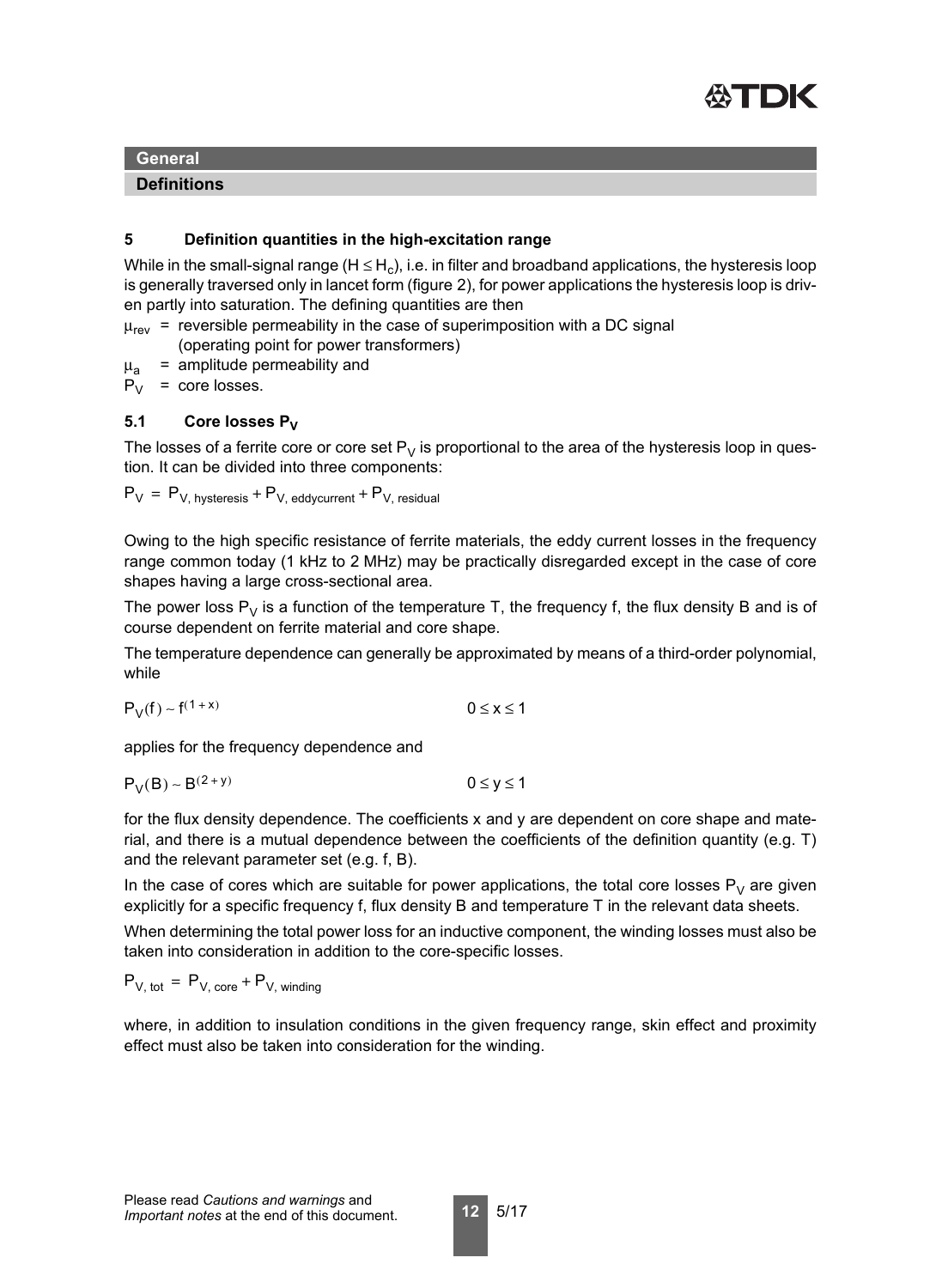

**Definitions**

# **5.2** Performance factor (PF =  $f \cdot B_{max}$ )

The performance factor is a measure of the maximum power which a ferrite can transmit, whereby it is generally assumed that the loss does not exceed 300 kW/m<sup>3</sup>. Heat dissipation values of this order are usually assumed when designing small and medium-sized transformers. Increasing the performance factor will either enable an increase of the power that can be transformed by a core of identical design, or a reduction in component size if the transformed power is not increased.

If the performance factors of different power transformer materials are plotted as a function of frequency, only slight differences are observed at low frequencies (<300 kHz), but these differences become more pronounced with increasing frequency. This diagram can be used to determine the optimum material for a given frequency range.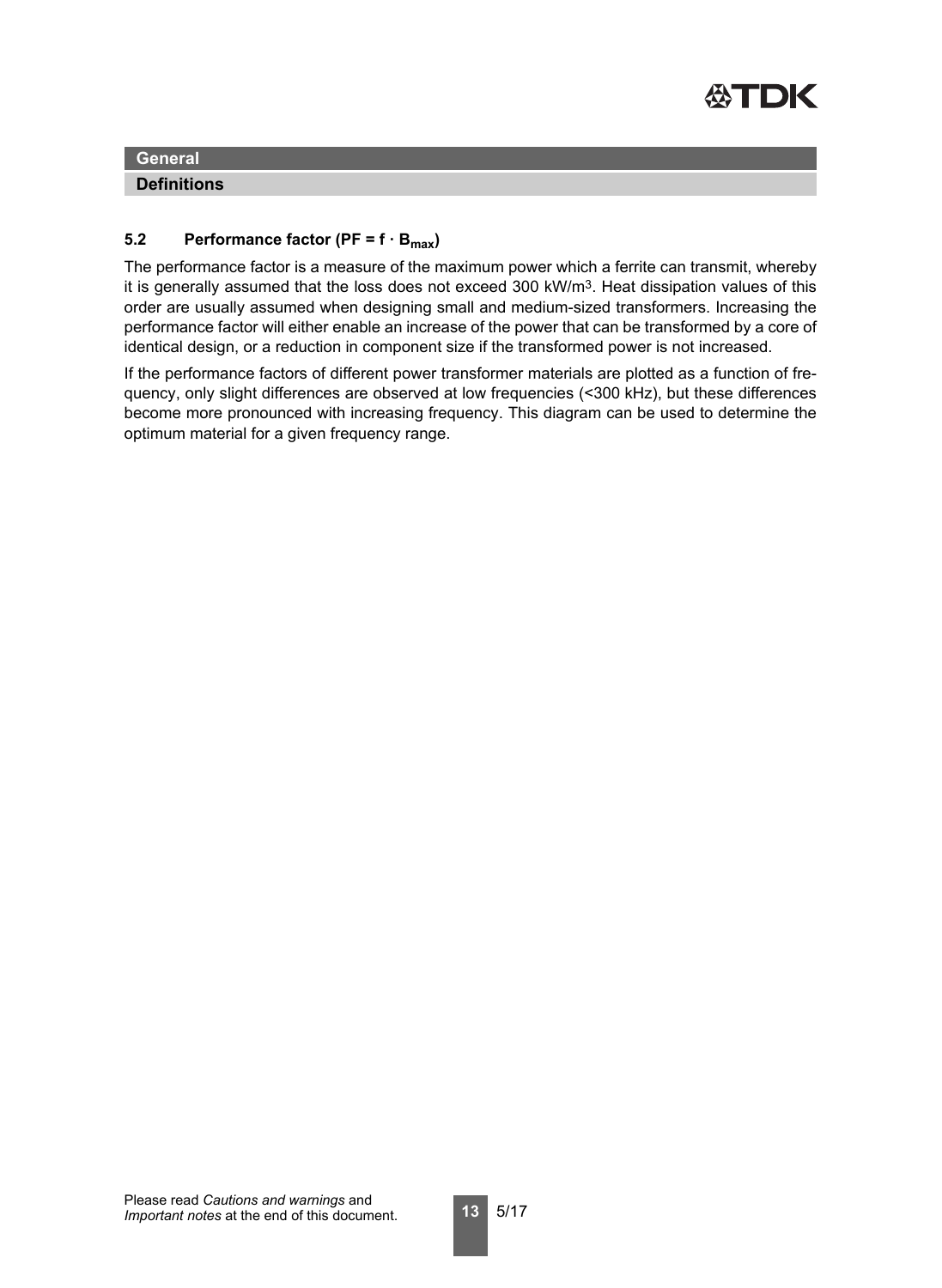

**Definitions**

#### **6 Influence of temperature**

#### **6.1** μ(T) curve, Curie temperature T<sub>C</sub>

The initial permeability  $\mu_i$  as a function of T is given for all materials (see chapter on SIFERRIT materials). Important parameters for a μ(T) curve are the position of the **s**econdary **p**ermeability **m**aximum (SPM) and the Curie temperature. Minimum losses occur at the SPM temperature.

Above the Curie temperature T $_{\rm C}$  ferrite materials lose their ferrimagnetic properties, i.e.  $\mu_{\mathsf{i}}$  drops to  $\mu_i$  = 1. This means that the parallel alignment of the elementary magnets (spontaneous magnetization) is destroyed by increasing thermal activation. This phenomenon is reversible, i.e. when the temperature is reduced below  $T_c$  again, the ferrimagnetic properties are restored.

The Curie tempertature T<sub>C</sub> is defined as the cross of the straight line between 80% and 20% of L<sub>max</sub> with the temperature axes (figure 7).



Figure 7

Definition of Curie temperature

#### **6.2 Temperature coefficient of permeability** α

By definition the temperature coefficient  $\alpha$  represents a straight line of average gradient between the reference temperatures T<sub>1</sub> and T<sub>2</sub>. If the  $\mu(T)$  curve is approximately linear in this temperature range, this is a good approximation; in the case of heavily pronounced maxima, as occur particularly with highly permeable broadband ferrites, however, this is less true. The following applies:

$$
\alpha = \frac{\mu_{i2} - \mu_{i1}}{\mu_{i1}} \cdot \frac{1}{T_2 - T_1}
$$

 $\mu_{i1}$  Initial permeability  $\mu_i$  at T<sub>1</sub> = 25 °C

 $\mu_{\sf i2}$   $\;$  The initial permeability  $\mu_{\sf i}$  associated with the temperature  ${\sf T}_2$ 

#### **6.3** Relative temperature coefficient  $α$ <sub>F</sub>

$$
\alpha_{F} = \frac{\alpha}{\mu_{i}} = \frac{\mu_{i2} - \mu_{i1}}{\mu_{i2} \cdot \mu_{i1}} \cdot \frac{1}{T_{2} - T_{1}}
$$

In a magnetic circuit with an air gap and the effective permeability  $\mu_e$  the temperature coefficient is reduced by the factor  $\mu_{\rm e}/\mu_{\rm i}$  (cf. also section 2.2).

$$
14 \mid 5/17
$$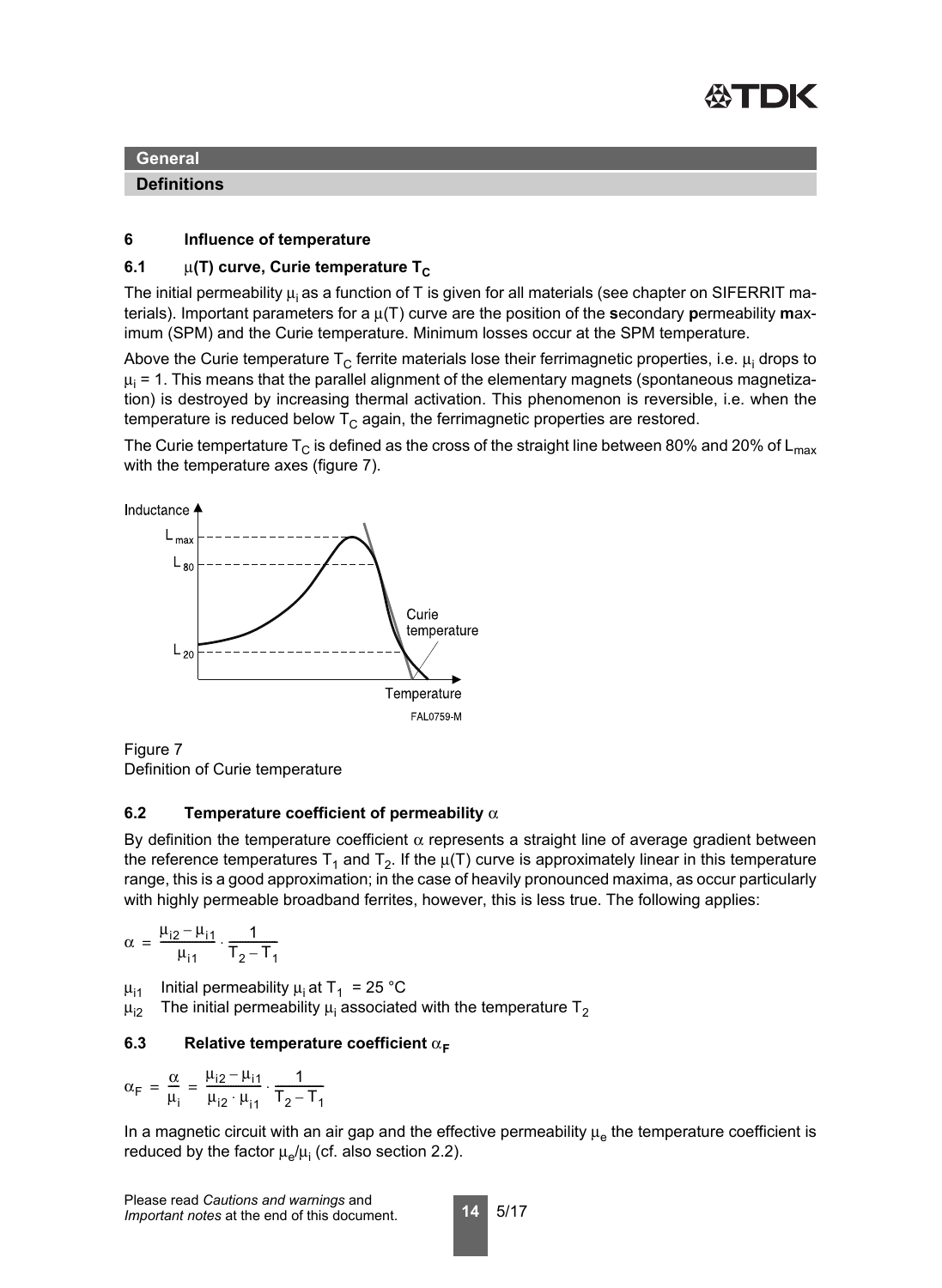

#### **Definitions**

#### **6.4 Permeability factor**

The first factor in the equation for determining the relative temperature coefficient  $\frac{\mu_{12} - \mu_{11}}{\mu_{12} + \mu_{22}}$  is known as the permeability factor.  $\mu_{i2} \cdot \mu_{i1}$  $\frac{12}{12}$ 

In the case of SIFERRIT materials for resonant circuits, the temperature dependence of the permeability factor can be seen from the relevant diagram.

# **6.5 Effective temperature coefficient** α**<sup>e</sup>**

$$
\alpha_e\,=\,\frac{\mu_e}{\mu_i}\cdot\alpha
$$

In the case of the ferrite materials for filter applications, the  $\alpha/\mu_{\mathsf{i}}$  values for the ranges 25 to 55 °C and 5 to 25 °C are given in the table of material properties.

The effective permeability  $\mu_e$  is required in order to calculate  $\alpha_e$ ; therefore this is given for each core in the individual data sheets.

#### **6.6 Relationship between the change in inductance and the permeability factor**

The relative change in inductance between two temperature points can be calculated as follows:

$$
\frac{L_2-L_1}{L_1}=\frac{\alpha}{\mu_i}\cdot(T_2-T_1)\cdot\mu_e
$$

 $L_2 - L_1$  $L_1$  $\frac{L_2 - L_1}{L_1} = \frac{\mu_{12} - \mu_{11}}{L_1}$  $\mu_{i2} \cdot \mu_{i1}$  $=\frac{m_{12}+m_{11}}{m_{22}+m_{12}}\mu_{\rm e}$ 

# **6.7 Temperature dependence of saturation magnetization**

The saturation magnetization B<sub>S</sub> drops monotonically with temperature and at T<sub>C</sub> has fallen to  $B_S = 0$  mT. The drop for  $B_S(25 °C)$  and  $B_S(100 °C)$ , i.e. the main area of application for the ferrites, can be taken from the table of material properties.

#### **6.8 Temperature dependence of saturation-dependent permeability (amplitude permeability)**

It can be seen from the  $\mu_a(B)$  curves for the different materials that  $\mu_a$  exhibits a more pronounced maximum with increasing temperature and drops off sooner on account of decreasing saturation.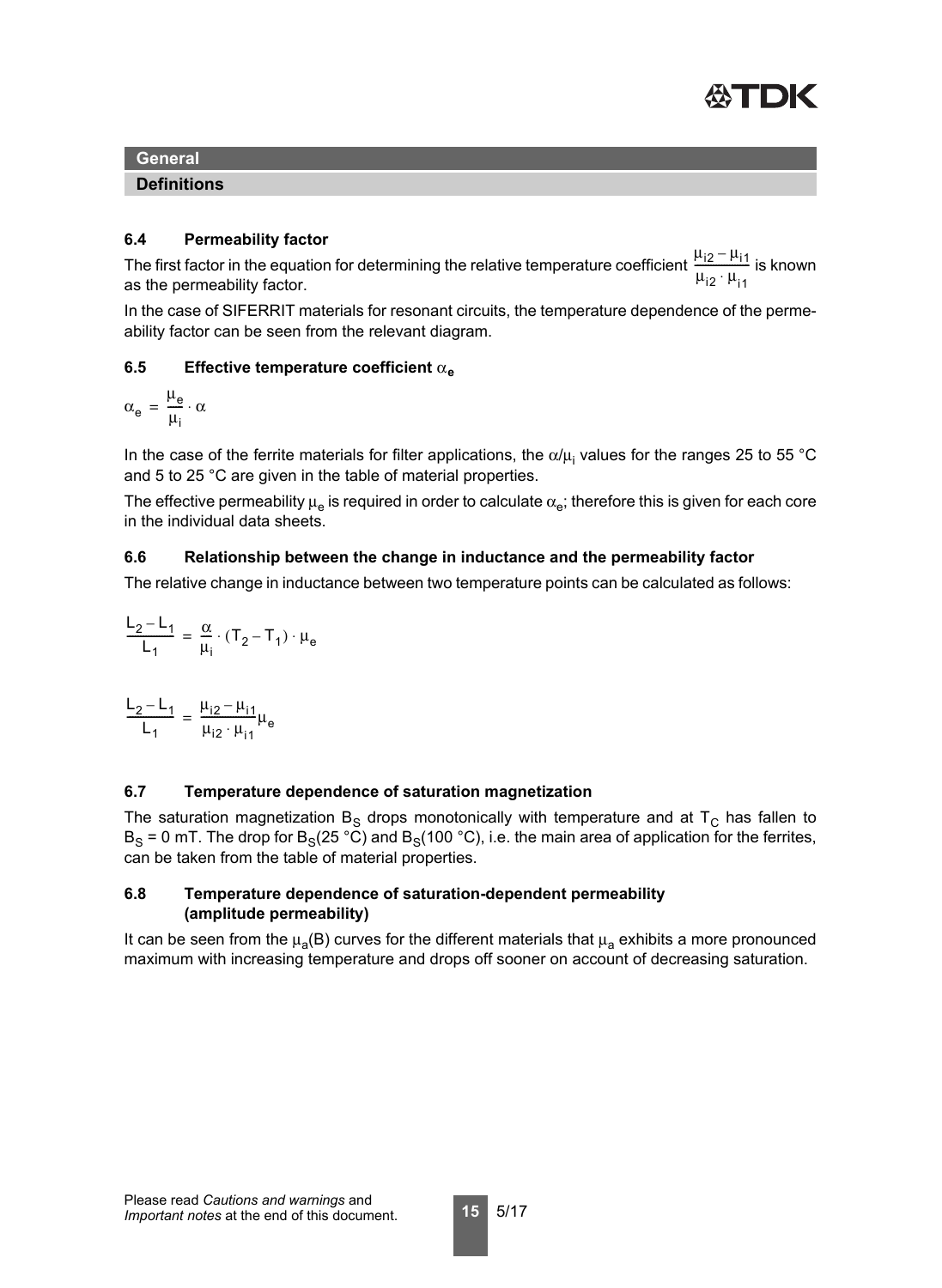

**Definitions**

#### **7 Disaccommodation**

Ferrimagnetic states of equilibrium can be influenced by mechanical, thermal or magnetic changes (shocks). Generally, an increase in permeability occurs when a greater mobility of individual magnetic domains is attained through the external application of energy. This state is not temporally stable and returns logarithmically with time to the original state.

# **7.1 Disaccommodation coefficient d**

 $d = \frac{\mu_{11} - \mu_{12}}{\mu_{11} + \mu_{12}}$  $=\frac{p_{11}p_{12}}{\mu_{11} \cdot (1gt_2 - 1gt_1)}$ 

- $\mu_{i1}$  Permeability at time t<sub>1</sub>
- $\mu_{i2}$  Permeability at time t<sub>2</sub> and t<sub>2</sub> > t<sub>1</sub>

# **7.2 Disaccommodation factor DF**

$$
DF = \frac{d}{\mu_{i1}}
$$

Accordingly, a change in inductance can be calculated with the aid of DF:

$$
\frac{L_1 - L_2}{L_1} = DF \cdot \mu_e \cdot \log \frac{t_2}{t_1}
$$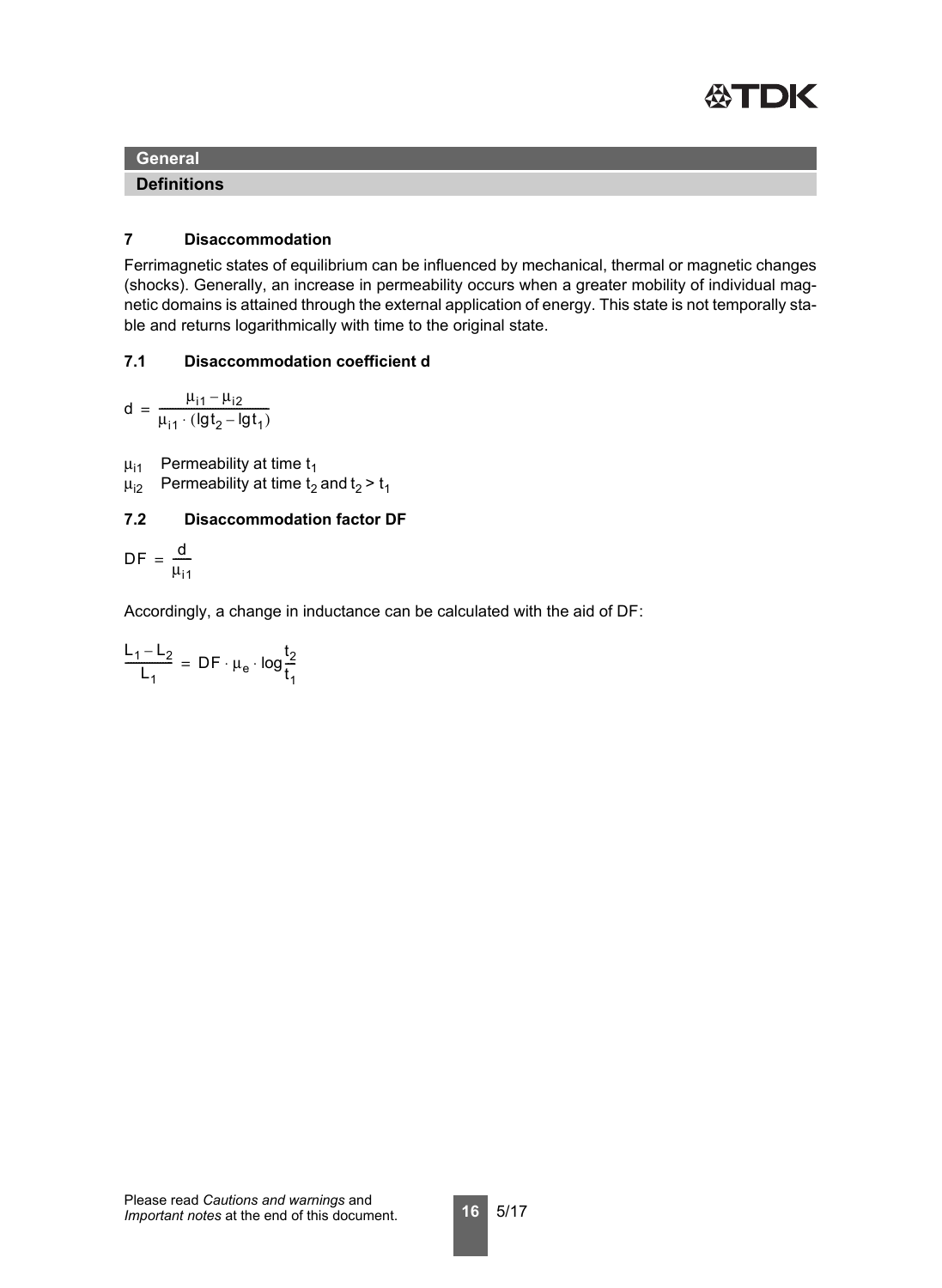

# **Definitions**

# **8 General mechanical, thermal, electrical and magnetic properties of ferrites**

| Tensile strength                   | approx. 30 N/mm <sup>2</sup>          |
|------------------------------------|---------------------------------------|
| Compressive strength               | approx. 800 N/mm <sup>2</sup>         |
| Vickers hardness $HV_{15}$         | approx. 600 N/mm <sup>2</sup>         |
| Modulus of elasticity              | approx. 150000 N/mm <sup>2</sup>      |
| Fracture toughness K <sub>1c</sub> | approx. 0.8  1.1 MPa·m <sup>1/2</sup> |
| Thermal conductivity               | approx. 4  7.10-3 J/mm·s·K            |
| Coefficient of linear expansion    | approx. 7  10.10-6 1/K                |
| Specific heat                      | approx. 0.7 J/g·K                     |

Typical figures for the mechanical and thermal properties of ferrites

# **8.1 Mechanical properties**

Ferrite cores have to meet mechanical requirements during assembling and for a growing number of applications. Since ferrites are ceramic materials one has to be aware of the special behavior under mechanical load.

As valid for any ceramic material, ferrite cores are brittle and sensitive to any shock, fast changing or tensile load. Especially high cooling rates under ultrasonic cleaning and high static or cyclic loads can cause cracks or failure of the ferrite cores.





**17** 5/17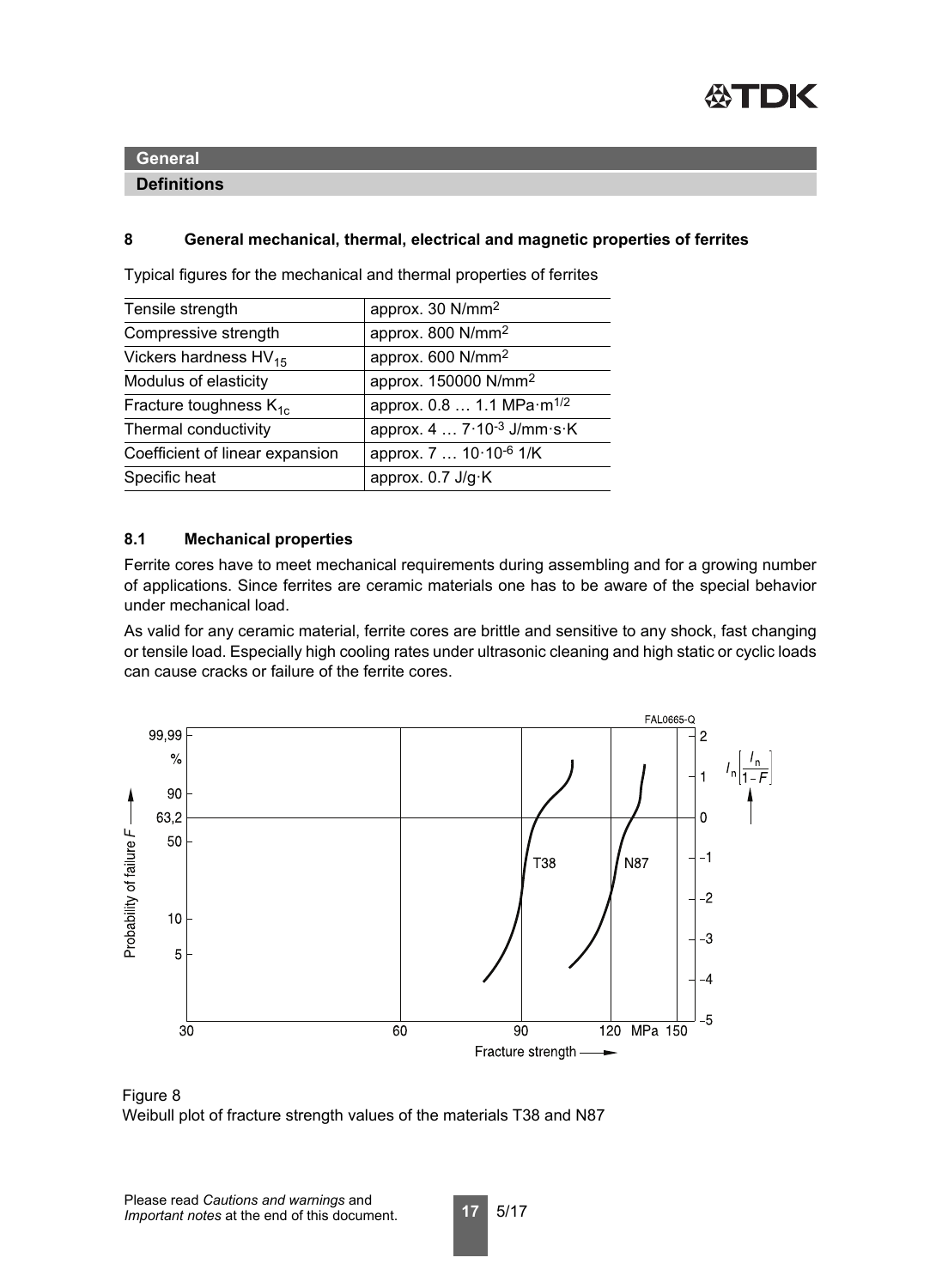

#### **Definitions**

There are two modes of crack growth: fast (critical) or slow (subcritical) crack propagation. In the first case spontaneous breakdown occurs. In the second case the crack propagates slowly during static or cycling loading, and then the sample can only fail if a critical crack length is achieved. According to the linear elastic fracture mechanics these two mechanisms could be described in terms of stress intensity factors. For life time predictions the knowledge of subcritical crack growth and R- (respectively  $K_{R}$ ) curve behavior of the material is essential.

The reduction of the material strength by temperature induced propagating microstructural cracks can be described as follows:

$$
\sigma\ =\ \alpha\cdot\Delta T\frac{E_0}{1+2\pi N l^2}
$$

- σ Effective strength
- $\alpha$  Coefficient of thermal expansion (7 to 12 · 10<sup>-6</sup> 1/K)
- $E_0$  Modulus of elasticity
- N Number of temperature changes
- l Crack length

The brittleness of ferrite materials can be quantified by means of the fracture toughness. High fracture toughness values indicate decreased material brittleness. The quantity of the fracture toughness is a measure for the stress in the core necessary for a propagating crack. For the crack propagation it is required that the stress intensity factor exceeds the fracture toughness.

$$
K_1 \ge K_{1C}
$$
 with  $K_1 = \sigma_{appl} \sqrt{I \cdot Y}$  and  $K_{1C} = \sqrt{G_C E}$ 

- $K_1$  Stress intensity facture
- $K_{1C}$  Fracture toughness
- σ<sub>appl</sub> Applied stress<br>Υ Factor for fract
- Factor for fracture/sample geometry
- $G_C$  Critical fracture area energy<br>E Modulus of elasticity
- Modulus of elasticity

Typical fracture toughness values are approx. 0.8 to 1.1 MPa·m1/2.

Ferrite materials have a pronounced R curve behavior, i. e. the fracture toughness increases with propagating crack length. In practice there is a rather tolerant behavior towards moderate single stress events.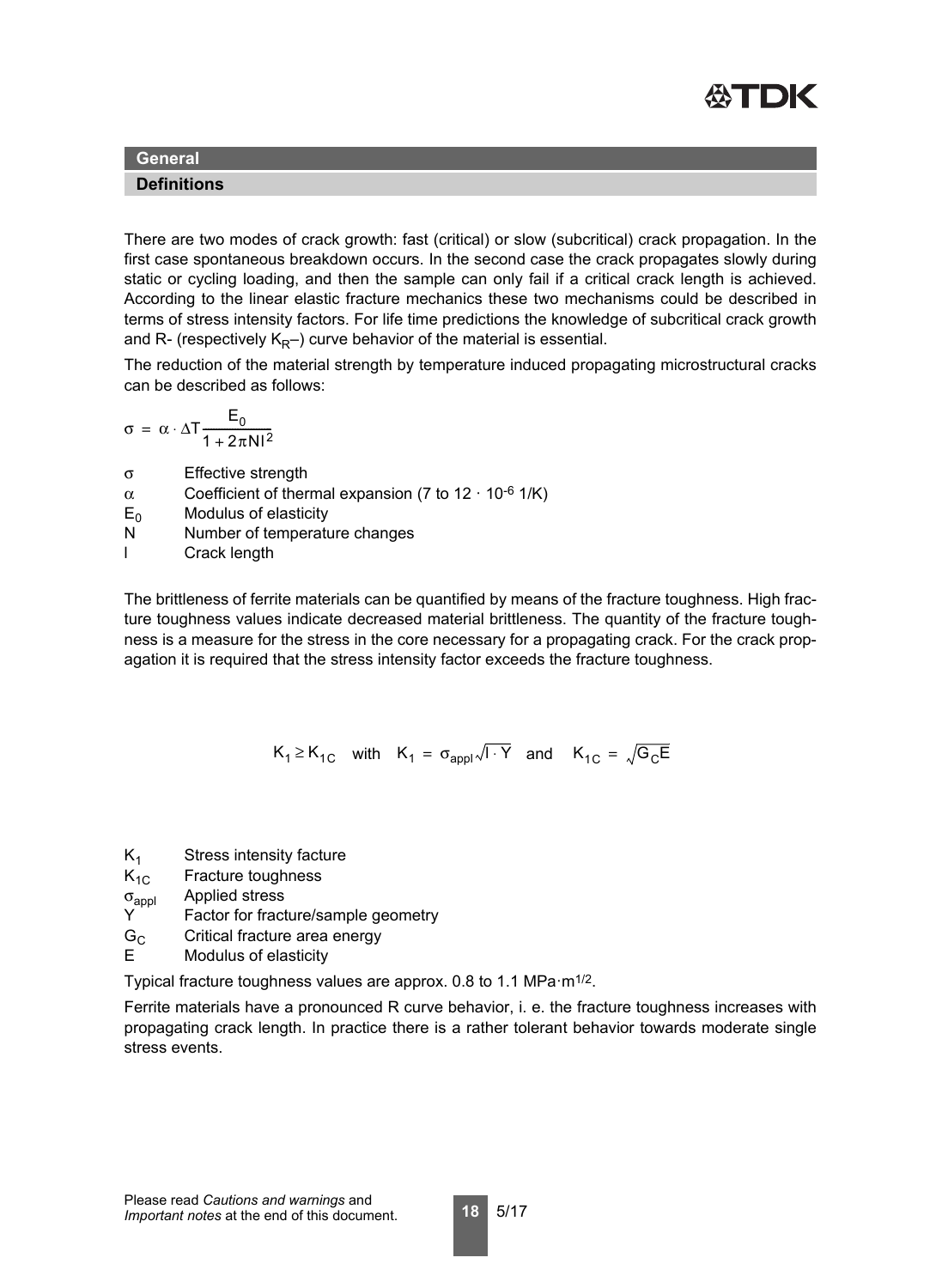

#### **Definitions**

# **8.2 Stress sensitivity of magnetic properties**

Stresses in the core affect not only the mechanical but also the magnetic properties. It is apparent that the initial permeability is dependent on the stress state of the core. With

$$
\mu_i \approx \frac{1}{\frac{1}{\mu_{io}} + k \cdot \sigma_T}; \qquad k \approx 30 \cdot 10^{-6} \cdot \frac{1}{MPa}
$$

where  $\mu_{io}$  is the initial permeability of the unstressed material, it can be shown that the higher the stresses are in the core, the lower is the value for the initial permeability. Embedding the ferrite cores (e.g. in plastic) can induce these stresses. A permeability reduction of up to 50% and more can be observed, depending on the material. In this case, the embedding medium should have the greatest possible elasticity.

# **8.3 Magnetostriction**

Linear magnetostriction is defined as the relative change in length of a magnetic core under the influence of a magnetic field. The greatest relative variation in length  $\lambda = \Delta I/I$  occurs at saturation magnetization. The values of the saturation magnetostriction ( $\lambda$ ) of our ferrite materials are given in the following table (negative values denote contraction).

| <b>SIFFERIT</b>                       | K1    | N48  |
|---------------------------------------|-------|------|
| material                              |       |      |
| $\lambda_{\rm s}$ in 10 <sup>-6</sup> | $-18$ | –1.5 |

Magnetostrictive effects are of significance principally when a coil is operated in the frequency range <20 kHz and then undesired audible frequency effects (distortion etc.) occur.

# **8.4 Resistance to radiation**

SIFERRIT materials can be exposed to the following radiation without significant variation  $(\Delta L/L \leq 1\%$  for ungapped cores):

| gamma quanta:    | $109$ rad                                 |
|------------------|-------------------------------------------|
| quick neutrons   | $2 \cdot 10^{20}$ neutrons/m <sup>2</sup> |
| thermal neutrons | $2 \cdot 10^{22}$ neutrons/m <sup>2</sup> |

# **8.5 Resistivity** ρ**, dielectric constant** ε

At room temperature, ferrites have a resistivity in the range 1  $\Omega$ m to 10<sup>5</sup>  $\Omega$ m; this value is usually higher at the grain boundaries than in the grain interior. The temperature dependence of the core resistivity corresponds to that of a semiconductor:

$$
\rho \sim e^{\frac{E_a}{k \cdot T}}
$$

- $E<sub>a</sub>$  Activation energy (0.1 to 0.5 eV)
- k Boltzmann constant
- T Absolute temperature (K)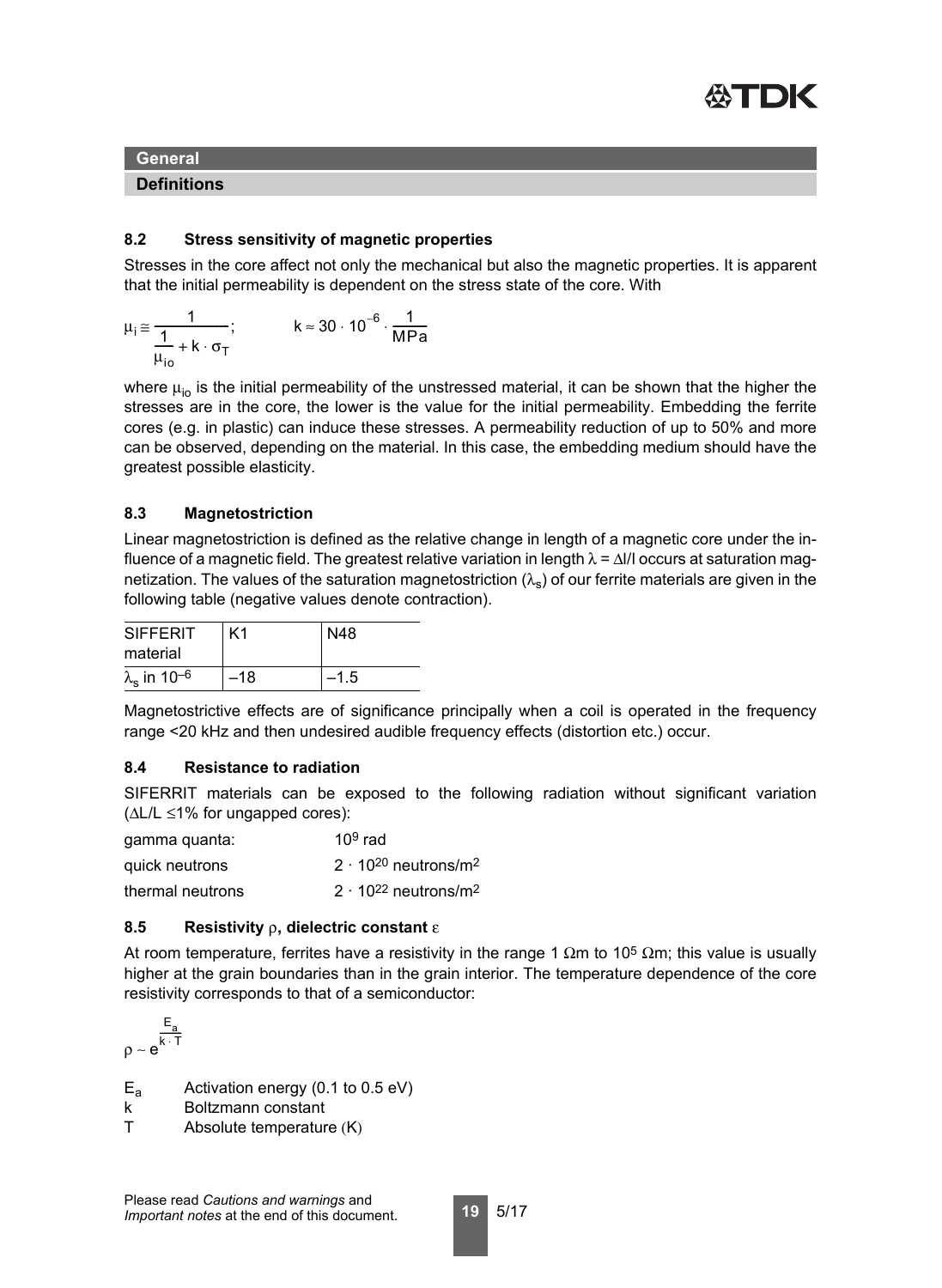

#### **Definitions**

Thus the resistivity at 100 °C is one order of magnitude less than at 25 °C, which is significant, particularly in power applications, for the magnitude of the eddy-current losses.

Similarly, the resistivity decreases with increasing frequency.

Example: Material N48



Figure 9 Resistivity and dielectric constant versus frequency

The different resistivity values for grain interior and grain boundary result in high (apparent) dielectric constants ε at low frequencies. The dielectric constant ε for all ferrites falls to values around 10 to 20 at very high frequencies. NiZn ferrites already reach this value range at frequencies around 100 kHz.

| <b>SIFFERIT</b><br>material | Resistivity<br>(approx.) | Dielectric constant $\varepsilon$ at (approximate values) |                    |                   |                |         |
|-----------------------------|--------------------------|-----------------------------------------------------------|--------------------|-------------------|----------------|---------|
|                             | $\Omega$ m               | $10$ kHz                                                  | 100 kHz            | 1 MHz             | <b>100 MHz</b> | 300 MHz |
| K1 (NiZn)                   | 10 <sup>5</sup>          | 30                                                        | 15                 | 12                | 11             | 11      |
| N48 (MnZn)                  |                          | $140 \cdot 10^3$                                          | $115 \cdot 10^{3}$ | $80 \cdot 10^{3}$ |                |         |

Magnetostrictive effects are of significance principally when a coil is operated in the frequency range <20 kHz and then undesired audible frequency effects occur.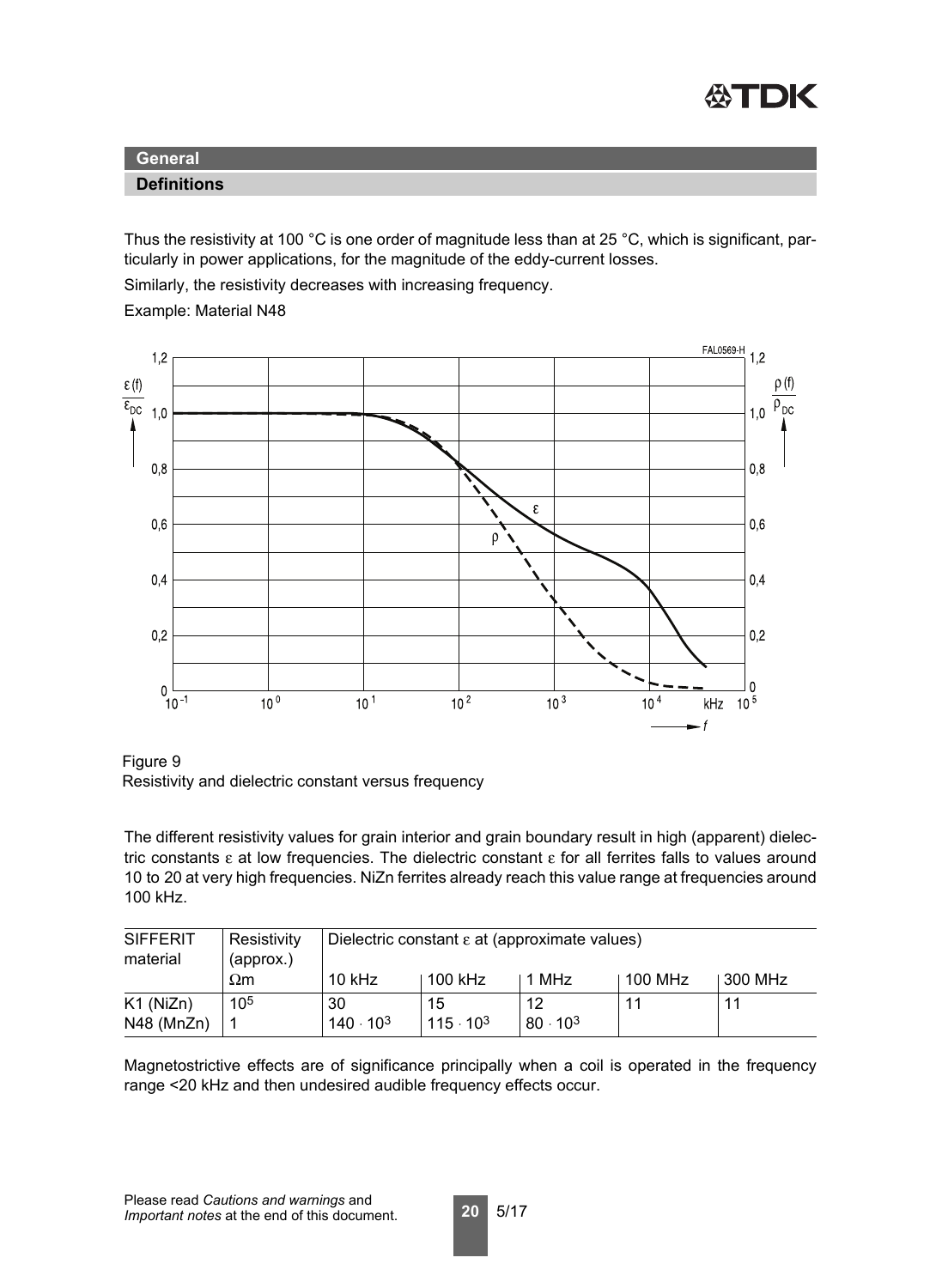

#### **Definitions**

#### **9 Coil characteristics**

#### **Resistance factor AR**

The resistance factor  $A_R$ , or  $A_R$  value, is the DC resistance  $R_{Cu}$  per unit turn, analogous to the  $A_L$ value.

$$
A_R = \frac{R_{Cu}}{N^2}
$$

When the  $A_R$  value and number of turns N are given, the DC resistance can be calculated from  $R_{\text{CU}} = A_R N^2$ .

From the winding data etc. the  $A_R$  value can be calculated as follows:

$$
A_R = \frac{\rho \cdot I_N}{f_{Cu} \cdot A_N}
$$

where  $p =$  resistivity (for copper: 17.2  $\mu\Omega$  mm),  $I_N =$  average length of turn in mm,  $A_N =$  cross section of winding in mm<sup>2</sup>, f<sub>Cu</sub> = copper space factor. If these units are used in the equation, the A<sub>R</sub> value is obtained in  $\mu\Omega$  = 10<sup>-6</sup> Ω. For calculation of I<sub>N</sub> and A<sub>N</sub> the middle dimensions are used.

For coil formers,  $A_R$  values are given in addition to  $A_N$  and  $I_N$ . They are based on a copper filling factor of  $f_{Cu}$  = 0.5. This permits the A<sub>R</sub> value to be calculated for any filling factor  $f_{Cu}$ :

$$
A_{R(f_{Cu})} = A_{R(0.5)} \cdot \frac{0.5}{f_{Cu}}
$$

For rough estimation a copper filling factor of  $f_{Cu} = 0.5$  is sufficient.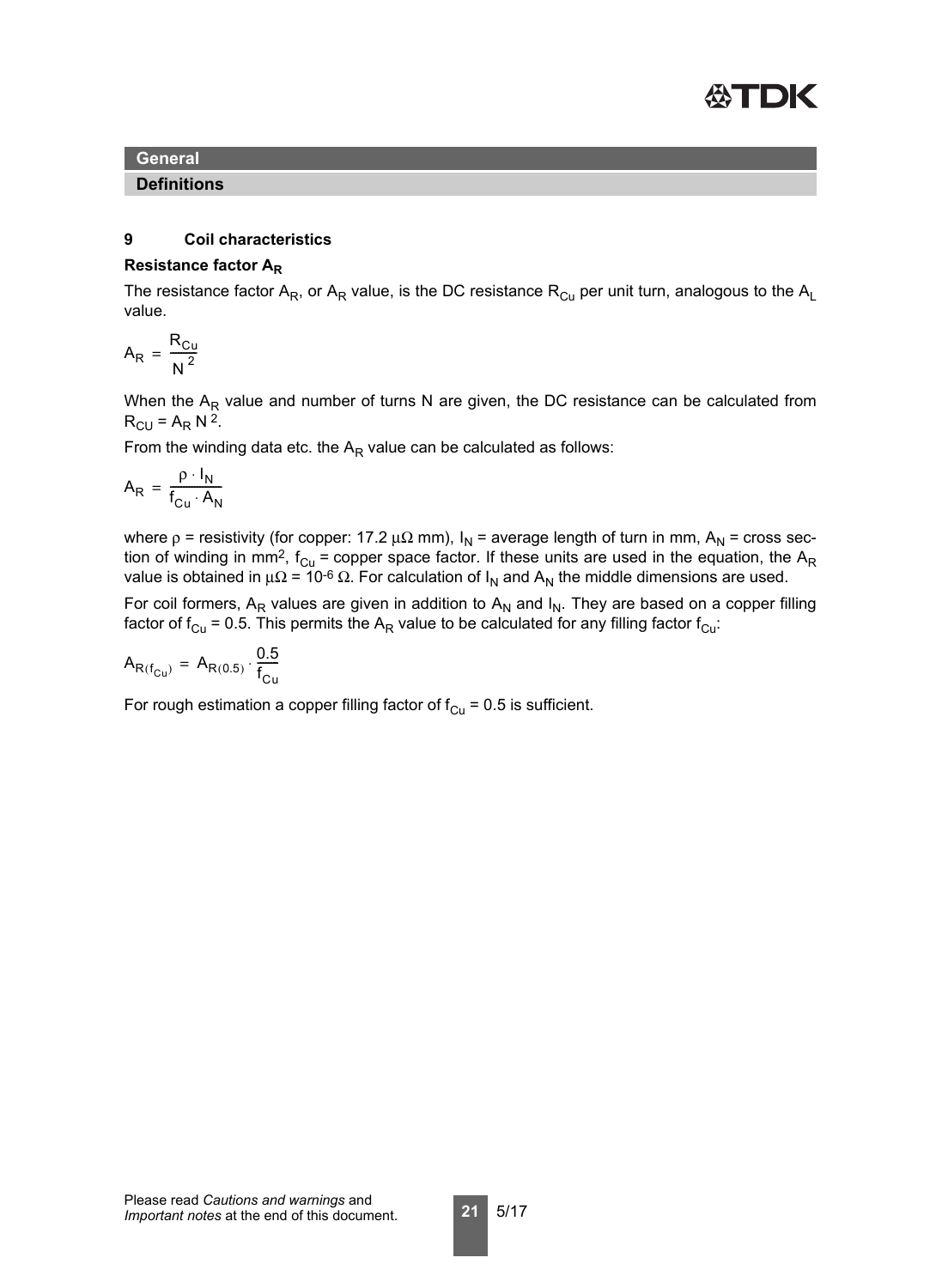

The following applies to all products named in this publication:

- 1. Some parts of this publication contain **statements about the suitability of our products for certain areas of application**. These statements are based on our knowledge of typical requirements that are often placed on our products in the areas of application concerned. We nevertheless expressly point out **that such statements cannot be regarded as binding statements about the suitability of our products for a particular customer application.** As a rule, EP-COS is either unfamiliar with individual customer applications or less familiar with them than the customers themselves. For these reasons, it is always ultimately incumbent on the customer to check and decide whether an EPCOS product with the properties described in the product specification is suitable for use in a particular customer application.
- 2. We also point out that **in individual cases, a malfunction of electronic components or failure before the end of their usual service life cannot be completely ruled out in the current state of the art, even if they are operated as specified.** In customer applications requiring a very high level of operational safety and especially in customer applications in which the malfunction or failure of an electronic component could endanger human life or health (e.g. in accident prevention or life-saving systems), it must therefore be ensured by means of suitable design of the customer application or other action taken by the customer (e.g. installation of protective circuitry or redundancy) that no injury or damage is sustained by third parties in the event of malfunction or failure of an electronic component.
- 3. **The warnings, cautions and product-specific notes must be observed**.
- 4. In order to satisfy certain technical requirements, **some of the products described in this publication may contain substances subject to restrictions in certain jurisdictions (e.g. because they are classed as hazardous)**. Useful information on this will be found in our Material Data Sheets on the Internet (www.epcos.com/material). Should you have any more detailed questions, please contact our sales offices.
- 5. We constantly strive to improve our products. Consequently, **the products described in this publication may change from time to time**. The same is true of the corresponding product specifications. Please check therefore to what extent product descriptions and specifications contained in this publication are still applicable before or when you place an order.

We also **reserve the right to discontinue production and delivery of products**. Consequently, we cannot guarantee that all products named in this publication will always be available. The aforementioned does not apply in the case of individual agreements deviating from the foregoing for customer-specific products.

- 6. Unless otherwise agreed in individual contracts, **all orders are subject to the current version of the "General Terms of Delivery for Products and Services in the Electrical Industry" published by the German Electrical and Electronics Industry Association (ZVEI)**.
- 7. The trade names EPCOS, CeraCharge, CeraDiode, CeraLink, CeraPad, CeraPlas, CSMP, CTVS, DeltaCap, DigiSiMic, ExoCore, FilterCap, FormFit, LeaXield, MiniBlue, MiniCell, MKD, MKK, MotorCap, PCC, PhaseCap, PhaseCube, PhaseMod, PhiCap, PowerHap, PQSine, PQvar, SIFERRIT, SIFI, SIKOREL, SilverCap, SIMDAD, SiMic, SIMID, SineFormer, SIOV, ThermoFuse, WindCap are **trademarks registered or pending** in Europe and in other countries. Further information will be found on the Internet at www.epcos.com/trademarks.

**22** 5/17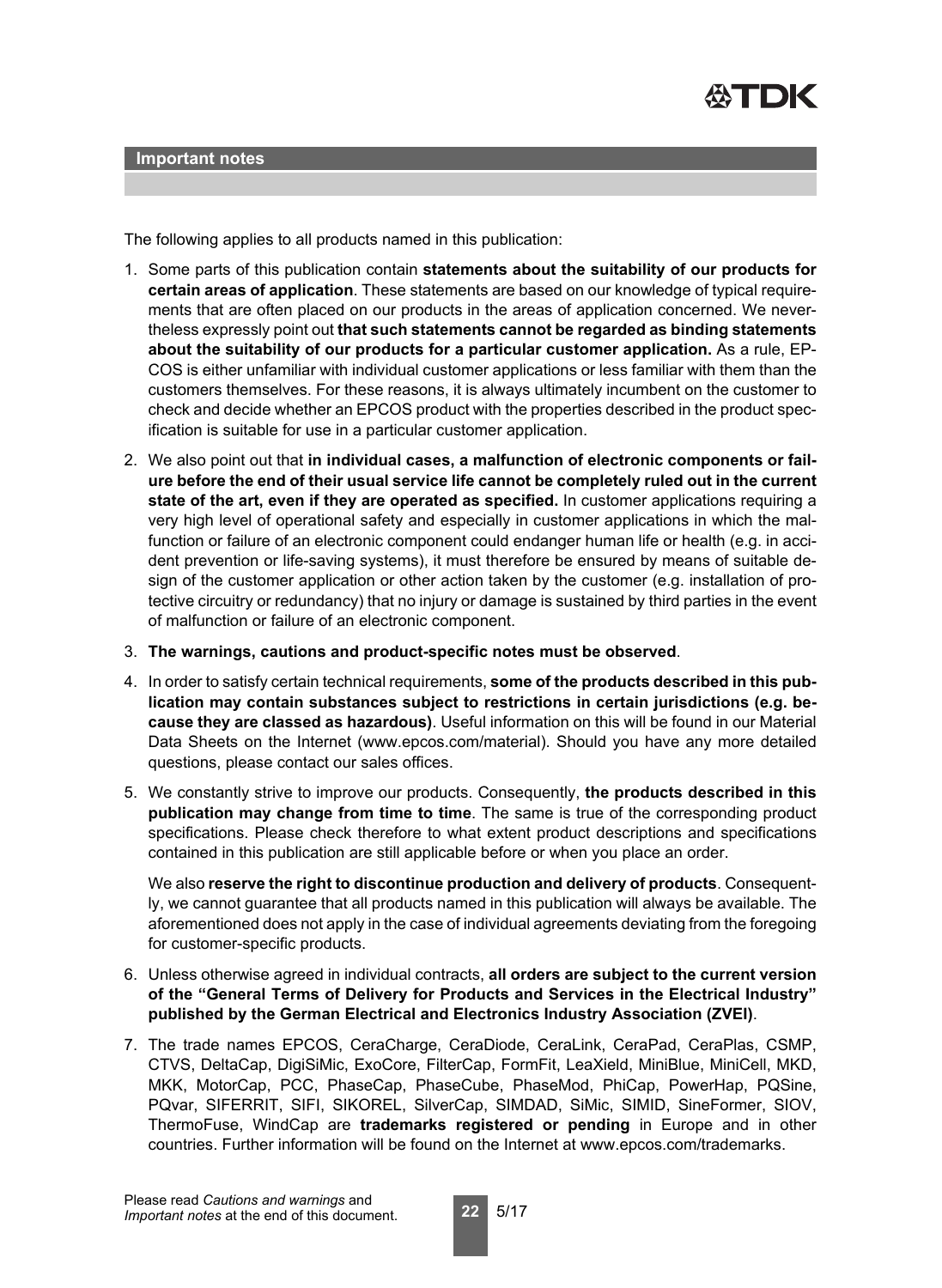

# **Symbols and terms**

| Symbol                    | Meaning                                                           | Unit                         |
|---------------------------|-------------------------------------------------------------------|------------------------------|
| A                         | Cross section of coil                                             | mm <sup>2</sup>              |
| $\mathsf{A}_{\mathsf{e}}$ | Effective magnetic cross section                                  | mm <sup>2</sup>              |
| $A_{L}$                   | Inductance factor; $A_L = L/N^2$                                  | nH                           |
| $A_{L1}$                  | Minimum inductance at defined high saturation ( $\approx \mu_a$ ) | nH                           |
| $A_{min}$                 | Minimum core cross section                                        | mm <sup>2</sup>              |
| $A_N$                     | Winding cross section                                             | mm <sup>2</sup>              |
| $A_{R}$                   | Resistance factor; $A_R = R_{Cu}/N^2$                             | $\mu\Omega = 10^{-6} \Omega$ |
| B                         | RMS value of magnetic flux density                                | $Vs/m2$ , mT                 |
| $\Delta B$                | Flux density deviation                                            | $Vs/m2$ , mT                 |
| Ê                         | Peak value of magnetic flux density                               | $Vs/m2$ , mT                 |
| ΔÊ                        | Peak value of flux density deviation                              | $Vs/m2$ , mT                 |
| $B_{DC}$                  | DC magnetic flux density                                          | $Vs/m2$ , mT                 |
| $B_R$                     | Remanent flux density                                             | $Vs/m2$ , mT                 |
| $B_S$                     | Saturation magnetization                                          | $Vs/m2$ , mT                 |
| $C_0$                     | Winding capacitance                                               | $F = As/V$                   |
| <b>CDF</b>                | Core distortion factor                                            | $mm-4.5$                     |
| DF                        | Relative disaccommodation coefficient DF = $d/\mu_i$              |                              |
| d                         | Disaccommodation coefficient                                      |                              |
| $E_{a}$                   | Activation energy                                                 | J                            |
| f                         | Frequency                                                         | $s^{-1}$ , Hz                |
| f <sub>cutoff</sub>       | Cut-off frequency                                                 | $s^{-1}$ , Hz                |
| $f_{\text{max}}$          | <b>Upper frequency limit</b>                                      | $s^{-1}$ , Hz                |
| $f_{min}$                 | Lower frequency limit                                             | $s^{-1}$ , Hz                |
| $f_r$                     | Resonance frequency                                               | $s^{-1}$ , Hz                |
| $f_{Cu}$                  | Copper filling factor                                             |                              |
| g                         | Air gap                                                           | mm                           |
| H                         | RMS value of magnetic field strength                              | A/m                          |
| Ĥ                         | Peak value of magnetic field strength                             | A/m                          |
| $H_{DC}$                  | DC field strength                                                 | A/m                          |
| $H_c$                     | Coercive field strength                                           | A/m                          |
| h                         | Hysteresis coefficient of material                                | $10^{-6}$ cm/A               |
| $h/\mu_i^2$               | Relative hysteresis coefficient                                   | $10^{-6}$ cm/A               |
|                           | RMS value of current                                              | A                            |
| $I_{DC}$                  | Direct current                                                    | A                            |
| Î                         | Peak value of current                                             | A                            |
| J                         | Polarization                                                      | Vs/m <sup>2</sup>            |
| k                         | Boltzmann constant                                                | J/K                          |
| $k_3$                     | Third harmonic distortion                                         |                              |
| $k_{3c}$                  | Circuit third harmonic distortion                                 |                              |
|                           | Inductance                                                        | $H = Vs/A$                   |

**23** 5/17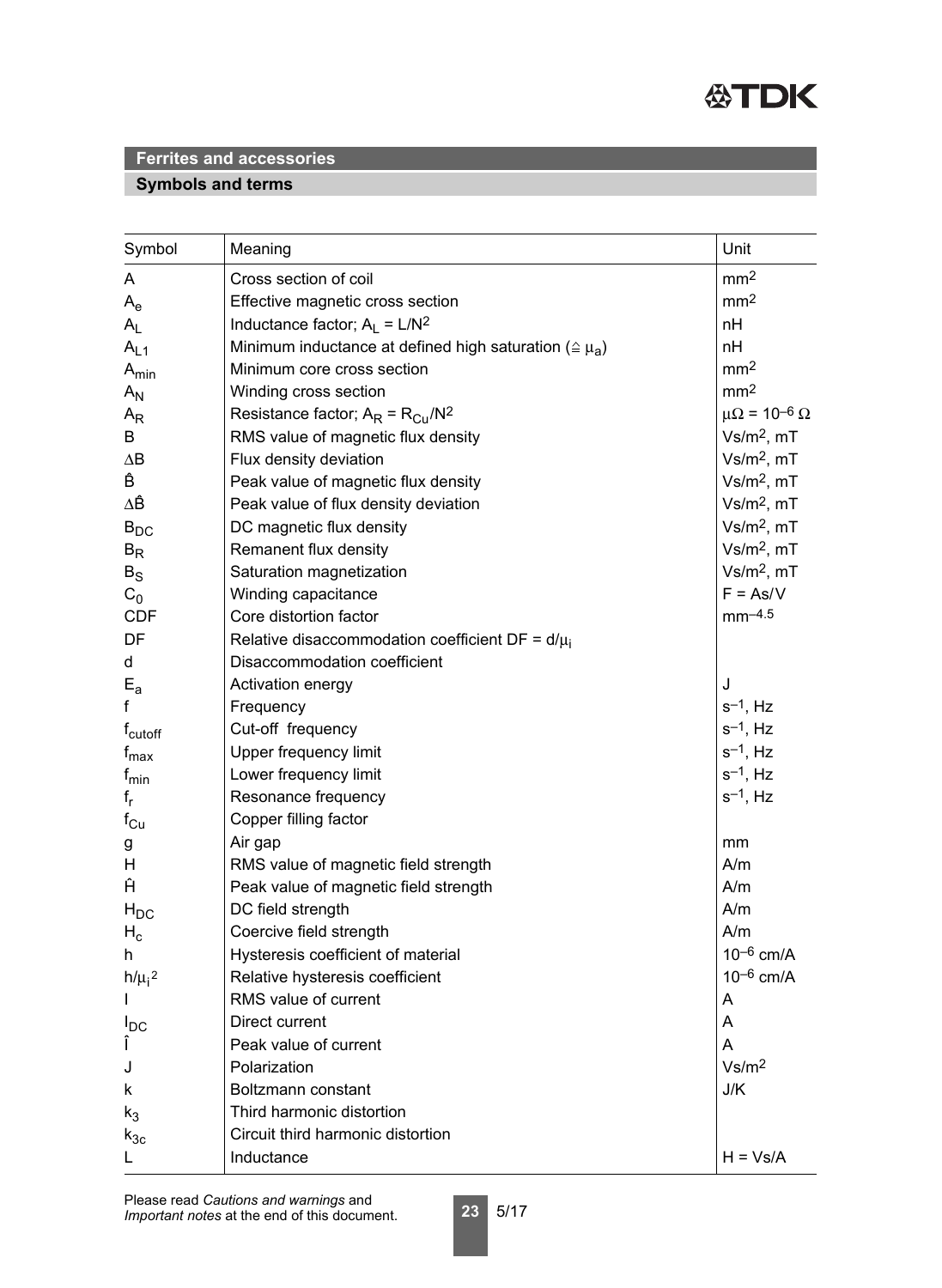

# **Symbols and terms**

| Symbol                        | Meaning                                                                 | Unit            |
|-------------------------------|-------------------------------------------------------------------------|-----------------|
| $\Delta L/L$                  | Relative inductance change                                              | Н               |
| $L_0$                         | Inductance of coil without core                                         | Н               |
| Lн                            | Main inductance                                                         | H               |
| $L_{\rm p}$                   | Parallel inductance                                                     | Н               |
| $L_{rev}$                     | Reversible inductance                                                   | Н               |
| $L_{\rm s}$                   | Series inductance                                                       | H               |
| $I_{e}$                       | Effective magnetic path length                                          | mm              |
| <sup>I</sup> N                | Average length of turn                                                  | mm              |
| N                             | Number of turns                                                         |                 |
| $P_{Cu}$                      | Copper (winding) losses                                                 | W               |
| $\mathsf{P}_{\mathsf{trans}}$ | Transferrable power                                                     | W               |
| $P_V$                         | Relative core losses                                                    | mW/g            |
| PF                            | Performance factor                                                      |                 |
| Q                             | Quality factor (Q = $\omega L/R_s$ = 1/tan $\delta_l$ )                 |                 |
| R                             | Resistance                                                              | Ω               |
| $R_{Cu}$                      | Copper (winding) resistance $(f = 0)$                                   | Ω               |
| $R_h$                         | Hysteresis loss resistance of a core                                    | Ω               |
| $\Delta R_h$                  | $R_h$ change                                                            | Ω               |
| $R_i$                         | Internal resistance                                                     | Ω               |
| $R_{p}$                       | Parallel loss resistance of a core                                      | Ω               |
| $R_{\rm s}$                   | Series loss resistance of a core                                        | $\Omega$        |
| $R_{th}$                      | Thermal resistance                                                      | K/W             |
| $R_V$                         | Effective loss resistance of a core                                     | Ω               |
| s                             | Total air gap                                                           | mm              |
| Τ                             | Temperature                                                             | $^{\circ}C$     |
| $\Delta T$                    | Temperature difference                                                  | K               |
| $T_{\rm C}$                   | Curie temperature                                                       | $^{\circ}C$     |
| t                             | Time                                                                    | s               |
| $t_v$                         | Pulse duty factor                                                       |                 |
| tan $\delta$                  | Loss factor                                                             |                 |
| tan $\delta_{\rm L}$          | Loss factor of coil                                                     |                 |
| tan $\delta_{\rm r}$          | (Residual) loss factor at $H \rightarrow 0$                             |                 |
| tan $\delta_{\rm e}$          | Relative loss factor                                                    |                 |
| tan $\delta_{h}$              | Hysteresis loss factor                                                  |                 |
| tan $\delta/\mu_i$            | Relative loss factor of material at $H \rightarrow 0$                   |                 |
| U                             | RMS value of voltage                                                    | V               |
| Û                             | Peak value of voltage                                                   | $\vee$          |
| $V_{e}$                       | Effective magnetic volume                                               | mm <sup>3</sup> |
| Ζ                             | Complex impedance                                                       | $\Omega$        |
| $Z_{n}$                       | Normalized impedance $ Z _n =  Z  / N^2 \times \mathcal{E} (I_e / A_e)$ | $\Omega$ /mm    |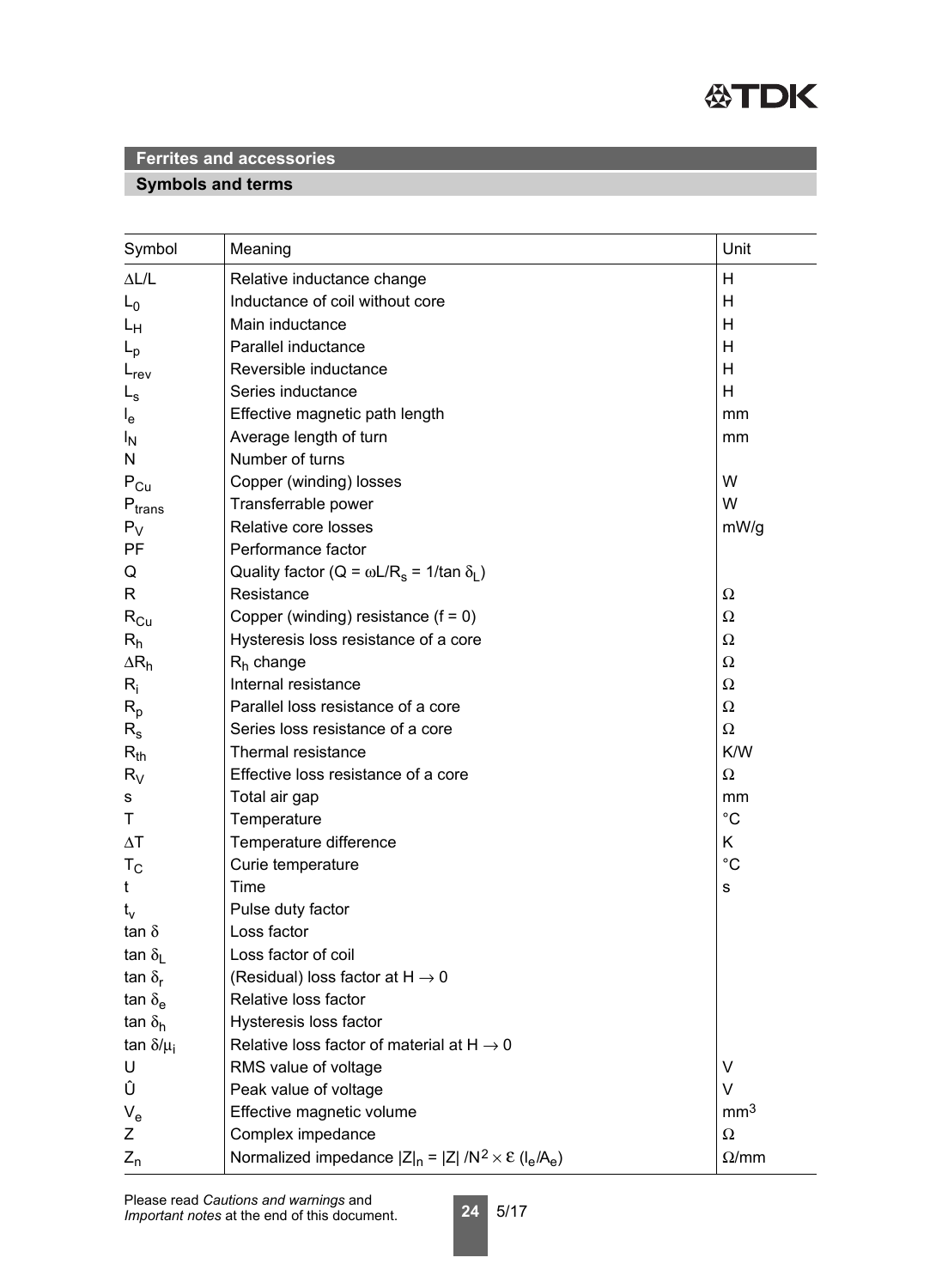

# **Symbols and terms**

| Symbol                 | Meaning                                                                              | Unit                     |
|------------------------|--------------------------------------------------------------------------------------|--------------------------|
| $\alpha$               | Temperature coefficient (TK)                                                         | 1/K                      |
| $\alpha_F$             | Relative temperature coefficient of material                                         | 1/K                      |
| $\alpha_e$             | Temperature coefficient of effective permeability                                    | 1/K                      |
| $\varepsilon_{r}$      | Relative permittivity                                                                |                          |
| $\Phi$                 | Magnetic flux                                                                        | Vs                       |
| $\eta$                 | Efficiency of a transformer                                                          |                          |
| $\eta_B$               | Hysteresis material constant                                                         | $mT-1$                   |
| $\eta_i$               | Hysteresis core constant                                                             | $A^{-1}H^{-1/2}$         |
| $\lambda_{\mathbf{s}}$ | Magnetostriction at saturation magnetization                                         |                          |
| $\mu$                  | Relative complex permeability                                                        |                          |
| $\mu_0$                | Magnetic field constant                                                              | Vs/Am                    |
| $\mu_{a}$              | Relative amplitude permeability                                                      |                          |
| $\mu_{\text{app}}$     | Relative apparent permeability                                                       |                          |
| $\mu_{\rm e}$          | Relative effective permeability                                                      |                          |
| $\mu_{\mathsf{i}}$     | Relative initial permeability                                                        |                          |
| $\mu_p$ '              | Relative real (inductive) component of $\overline{\mu}$<br>(for parallel components) |                          |
| $\mu_p$ "              | Relative imaginary (loss) component of $\overline{\mu}$<br>(for parallel components) |                          |
| $\mu_r$                | Relative permeability                                                                |                          |
| $\mu_{\text{rev}}$     | Relative reversible permeability                                                     |                          |
| $\mu_{\text{s}}$       | Relative real (inductive) component of $\overline{\mu}$<br>(for series components)   |                          |
| $\mu_{\text{s}}$ "     | Relative imaginary (loss) component of $\overline{\mu}$ (for series components)      |                          |
| $\mu_{\text{tot}}$     | Relative total permeability                                                          |                          |
|                        | derived from the static magnetization curve                                          |                          |
| $\rho$                 | Resistivity                                                                          | $\Omega$ m <sup>-1</sup> |
| $\Sigma I/A$           | Magnetic form factor                                                                 | $mm-1$                   |
| $\tau_{\rm Cu}$        | DC time constant $\tau_{Cu} = L/R_{Cu} = A_L/A_R$                                    | $\mathbf S$              |
| $\omega$               | Angular frequency; $\omega$ = 2 $\Pi$ f                                              | $s^{-1}$                 |

All dimensions are given in mm.

SMD Surface-mount device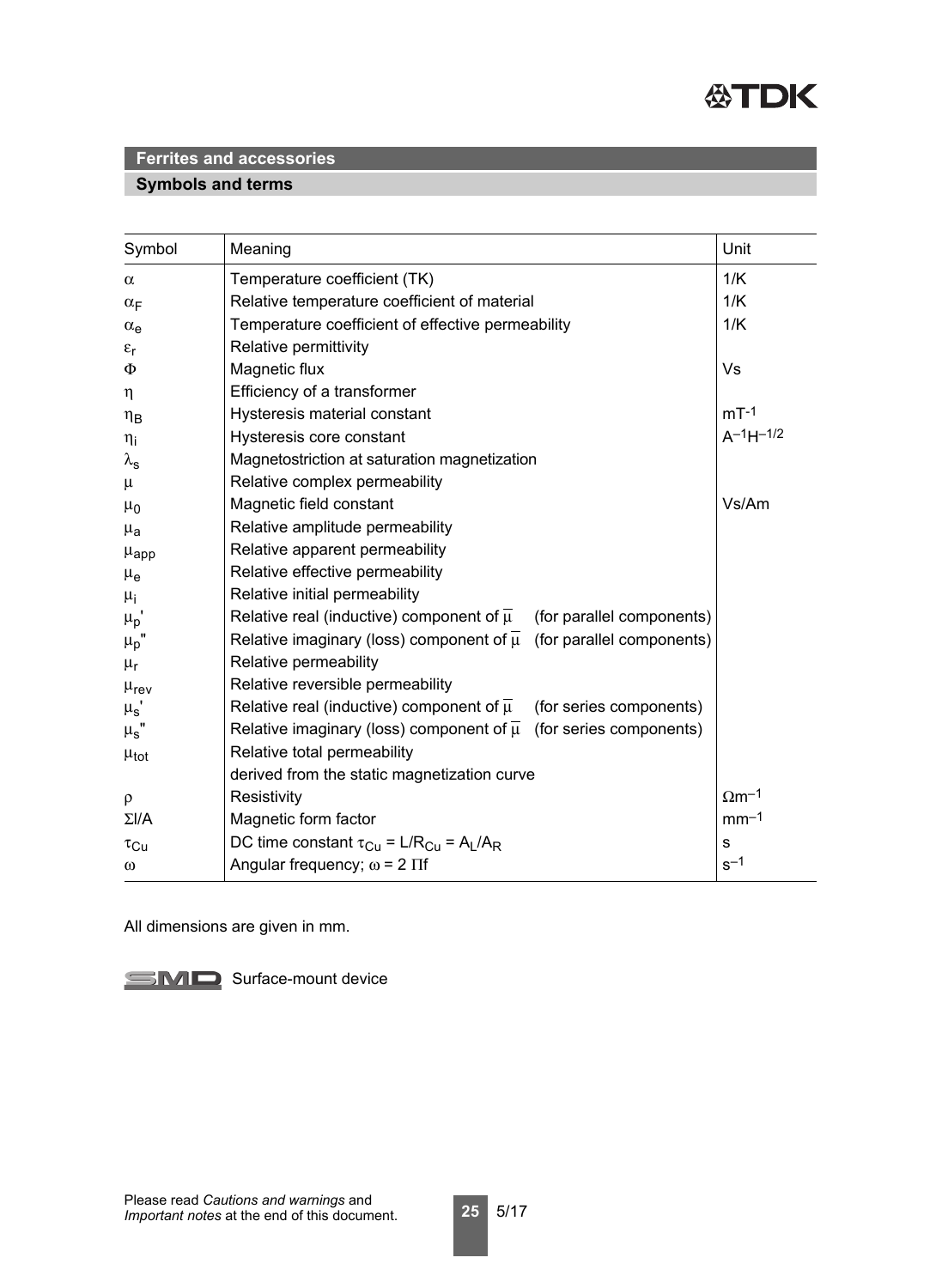

#### **Cautions and warnings**

#### **Mechanical stress and mounting**

Ferrite cores have to meet mechanical requirements during assembling and for a growing number of applications. Since ferrites are ceramic materials one has to be aware of the special behavior under mechanical load.

As valid for any ceramic material, ferrite cores are brittle and sensitive to any shock, fast temperature changing or tensile load. Especially high cooling rates under ultrasonic cleaning and high static or cyclic loads can cause cracks or failure of the ferrite cores.

For detailed information see data book, chapter *"General - Definitions, 8.1"*.

#### Effects of core combination on A<sub>L</sub> value

Stresses in the core affect not only the mechanical but also the magnetic properties. It is apparent that the initial permeability is dependent on the stress state of the core. The higher the stresses are in the core, the lower is the value for the initial permeability. Thus the embedding medium should have the greatest possible elasticity.

For detailed information see data book, chapter *"General - Definitions, 8.1"*.

#### **Heating up**

Ferrites can run hot during operation at higher flux densities and higher frequencies.

#### **NiZn-materials**

The magnetic properties of NiZn-materials can change irreversible in high magnetic fields.

#### **Ferrite Accessories**

EPCOS ferrite accessories have been designed and evaluated only in combination with EPCOS ferrite cores. EPCOS explicitly points out that EPCOS ferrite accessories or EPCOS ferrite cores may not be compatible with those of other manufacturers. Any such combination requires prior testing by the customer and will be at the customer's own risk.

EPCOS assumes no warranty or reliability for the combination of EPCOS ferrite accessories with cores and other accessories from any other manufacturer.

#### **Processing remarks**

The start of the winding process should be soft. Else the flanges may be destroyed.

- Too strong winding forces may blast the flanges or squeeze the tube that the cores can not be mounted any more.
- Too long soldering time at high temperature (>300 °C) may effect coplanarity or pin arrangement.
- Not following the processing notes for soldering of the J-leg terminals may cause solderability problems at the transformer because of pollution with Sn oxyde of the tin bath or burned insulation of the wire. For detailed information see chapter *"Processing notes"*, section 2.2.
- The dimensions of the hole arrangement have fixed values and should be understood as a recommendation for drilling the printed circuit board. For dimensioning the pins, the group of holes can only be seen under certain conditions, as they fit into the given hole arrangement. To avoid problems when mounting the transformer, the manufacturing tolerances for positioning the customers' drilling process must be considered by increasing the hole diameter.